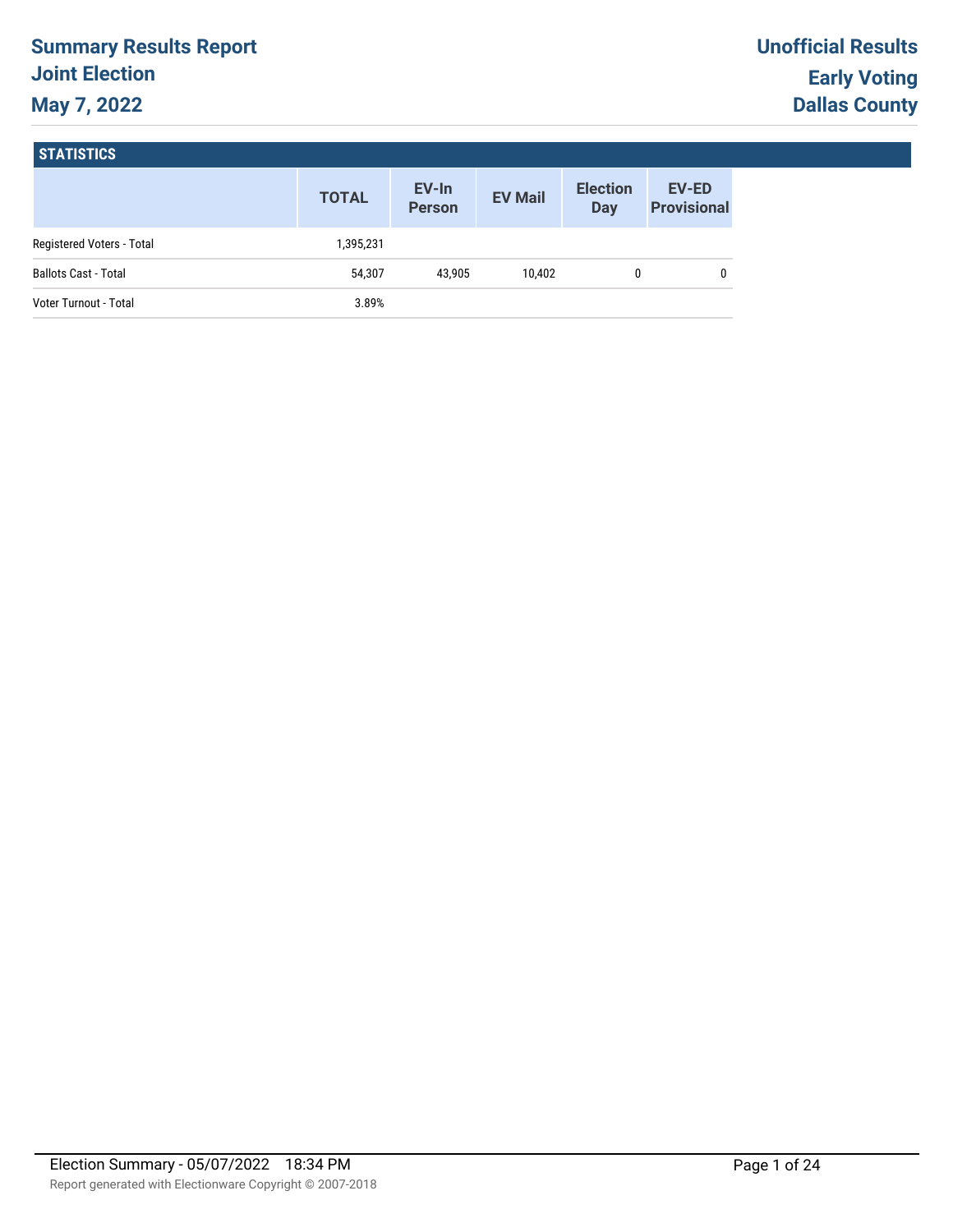**State of Texas Proposition 1**

Vote For 1

|                         | <b>TOTAL</b> | <b>VOTE %</b> | EV-In<br><b>Person</b> | <b>EV Mail</b> | <b>Election</b><br><b>Day</b> | <b>EV-ED</b><br><b>Provisional</b> |
|-------------------------|--------------|---------------|------------------------|----------------|-------------------------------|------------------------------------|
| For                     | 46,309       | 87.57%        | 37,542                 | 8,767          | 0                             | 0                                  |
| Against                 | 6,572        | 12.43%        | 5,181                  | 391,           | 0                             | 0                                  |
| <b>Total Votes Cast</b> | 52,881       | 100.00%       | 42,723                 | 10,158         | 0                             | 0                                  |

#### **State of Texas Proposition 2**

Vote For 1

|                         | <b>TOTAL</b> | VOTE %  | EV-In<br>Person | <b>EV Mail</b> | <b>Election</b><br>Day | <b>EV-ED</b><br><b>Provisional</b> |
|-------------------------|--------------|---------|-----------------|----------------|------------------------|------------------------------------|
| For                     | 45,708       | 85.61%  | 37,175          | 8,533          |                        | 0                                  |
| Against                 | 7,683        | 14.39%  | 5,970           | 1,713          |                        | 0                                  |
| <b>Total Votes Cast</b> | 53,391       | 100.00% | 43,145          | 10,246         | $\bf{0}$               | 0                                  |

# **Addison For Member of Council Addison**

Vote For 3

|                            | <b>TOTAL</b> | VOTE %  | EV-In<br><b>Person</b> | <b>EV Mail</b> | <b>Election</b><br><b>Day</b> | <b>EV-ED</b><br><b>Provisional</b> |
|----------------------------|--------------|---------|------------------------|----------------|-------------------------------|------------------------------------|
| Guillermo "GQ" Quintanilla | 396          | 29.36%  | 336                    | 60             | 0                             | 0                                  |
| Randy Smith                | 149          | 11.05%  | 118                    | 31             | 0                             | 0                                  |
| Darren Gardner             | 386          | 28.61%  | 326                    | 60             | 0                             | 0                                  |
| Eileen Resnik              | 418          | 30.99%  | 343                    | 75             | 0                             | 0                                  |
| <b>Total Votes Cast</b>    | 1,349        | 100.00% | 1,123                  | 226            | $\mathbf{0}$                  | $\bf{0}$                           |

## **Balch Springs For Member of Council, At Large, Place 2 Balch Springs**

|                         | <b>TOTAL</b> | VOTE %  | EV-In<br><b>Person</b> | <b>EV Mail</b> | <b>Election</b><br>Day | <b>EV-ED</b><br><b>Provisional</b> |
|-------------------------|--------------|---------|------------------------|----------------|------------------------|------------------------------------|
| Angela Swann Singletary | 146          | 59.84%  | 124                    | 22             | 0                      | 0                                  |
| Johnny W. Adams         | 98           | 40.16%  | 86                     | 12             | 0                      | 0                                  |
| <b>Total Votes Cast</b> | 244          | 100.00% | 210                    | 34             | 0                      | 0                                  |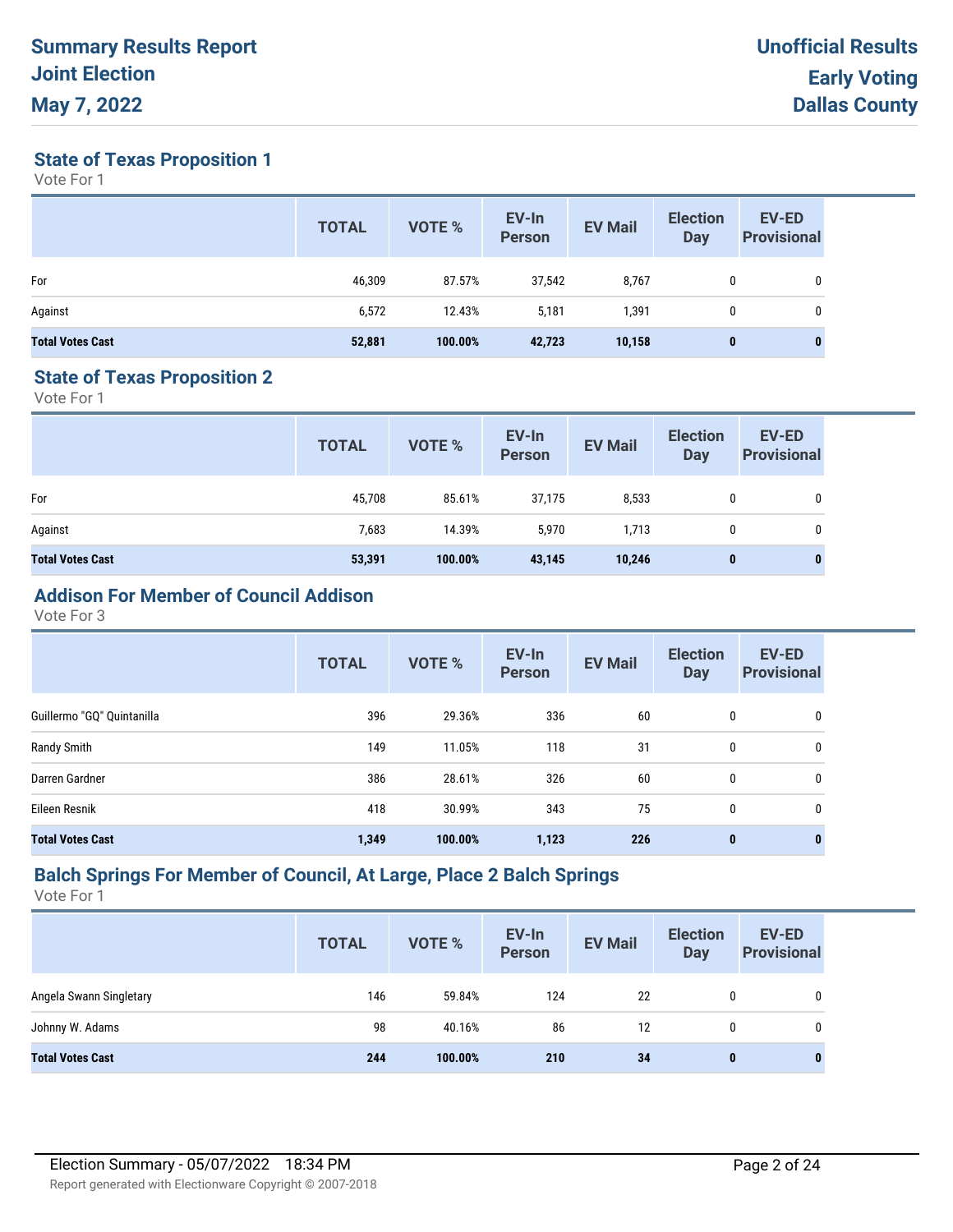#### **Balch Springs For Member of Council, Single Member District, Place 4 Balch Springs District** Vote For 1

|                         | <b>TOTAL</b> | <b>VOTE %</b> | EV-In<br>Person | <b>EV Mail</b> | <b>Election</b><br><b>Day</b> | <b>EV-ED</b><br><b>Provisional</b> |
|-------------------------|--------------|---------------|-----------------|----------------|-------------------------------|------------------------------------|
| Dawn Segroves           | 21           | 52.50%        | 14              |                | 0                             |                                    |
| <b>BK Patel</b>         | 19           | 47.50%        | 18              |                | 0                             | 0                                  |
| <b>Total Votes Cast</b> | 40           | 100.00%       | 32              | 8              | $\bf{0}$                      | $\bf{0}$                           |

#### **Balch Springs For Member of Council, Single Member District, Place 6 Balch Springs District** Vote For 1

**EV-In Person Election Day TOTAL EV Mail EV-ED Provisional EV-In**<br> **Provisional** EV Mail Day Provisional Elishima S. Myles 44 55.00% 40 4 0 0 Meg Comstock 36 45.00% 33 3 0 0 **Total Votes Cast 80 100.00% 73 7 0 0**

## **Balch Springs Proposition A**

Vote For 1

|                         | <b>TOTAL</b> | VOTE %  | EV-In<br>Person | <b>EV Mail</b> | <b>Election</b><br>Day | <b>EV-ED</b><br><b>Provisional</b> |
|-------------------------|--------------|---------|-----------------|----------------|------------------------|------------------------------------|
| For                     | 175          | 70.56%  | 145             | 30             |                        |                                    |
| Against                 | 73           | 29.44%  | 64              | 9              |                        | 0                                  |
| <b>Total Votes Cast</b> | 248          | 100.00% | 209             | 39             | $\mathbf{0}$           | $\bf{0}$                           |

## **Balch Springs Proposition B**

|                         | <b>TOTAL</b> | VOTE %  | EV-In<br>Person | <b>EV Mail</b> | <b>Election</b><br><b>Day</b> | <b>EV-ED</b><br><b>Provisional</b> |
|-------------------------|--------------|---------|-----------------|----------------|-------------------------------|------------------------------------|
| For                     | 124          | 50.20%  | 108             | 16             | 0                             | 0                                  |
| Against                 | 123          | 49.80%  | 100             | 23             | $\mathbf{0}$                  | 0                                  |
| <b>Total Votes Cast</b> | 247          | 100.00% | 208             | 39             | 0                             | 0                                  |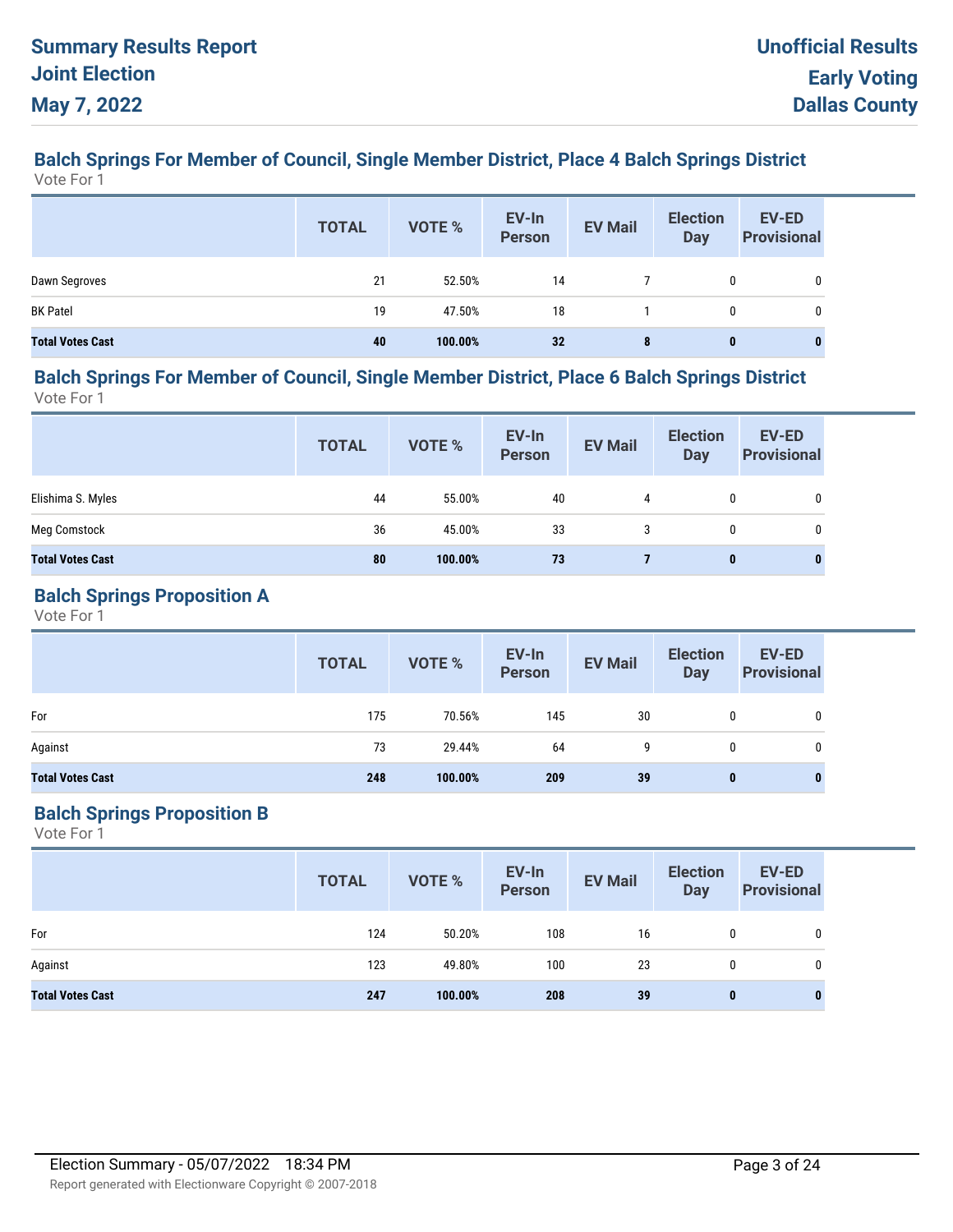**Balch Springs Proposition C**

Vote For 1

|                         | <b>TOTAL</b> | VOTE %  | EV-In<br>Person | <b>EV Mail</b> | <b>Election</b><br>Day | <b>EV-ED</b><br><b>Provisional</b> |
|-------------------------|--------------|---------|-----------------|----------------|------------------------|------------------------------------|
| For                     | 191          | 76.40%  | 161             | 30             | 0                      | 0                                  |
| Against                 | 59           | 23.60%  | 50              | 9              | 0                      | 0                                  |
| <b>Total Votes Cast</b> | 250          | 100.00% | 211             | 39             | $\bf{0}$               |                                    |

#### **Balch Springs Proposition D**

Vote For 1

|                         | <b>TOTAL</b> | VOTE %  | EV-In<br>Person | <b>EV Mail</b> | <b>Election</b><br>Day | <b>EV-ED</b><br><b>Provisional</b> |
|-------------------------|--------------|---------|-----------------|----------------|------------------------|------------------------------------|
| For                     | 209          | 83.60%  | 175             | 34             | 0                      | 0                                  |
| Against                 | 41           | 16.40%  | 36              | 5              | 0                      | 0                                  |
| <b>Total Votes Cast</b> | 250          | 100.00% | 211             | 39             | $\bf{0}$               | $\bf{0}$                           |

## **Balch Springs Proposition E**

Vote For 1

|                         | <b>TOTAL</b> | VOTE %  | EV-In<br>Person | <b>EV Mail</b> | <b>Election</b><br><b>Day</b> | <b>EV-ED</b><br><b>Provisional</b> |
|-------------------------|--------------|---------|-----------------|----------------|-------------------------------|------------------------------------|
| For                     | 204          | 81.60%  | 171             | 33             | 0                             | 0                                  |
| Against                 | 46           | 18.40%  | 40              | b              | $\mathbf{0}$                  | 0                                  |
| <b>Total Votes Cast</b> | 250          | 100.00% | 211             | 39             | 0                             | 0                                  |

## **Balch Springs Proposition F**

|                         | <b>TOTAL</b> | VOTE %  | EV-In<br>Person | <b>EV Mail</b> | <b>Election</b><br><b>Day</b> | <b>EV-ED</b><br><b>Provisional</b> |
|-------------------------|--------------|---------|-----------------|----------------|-------------------------------|------------------------------------|
| For                     | 136          | 54.40%  | 115             | 21             | 0                             | 0                                  |
| Against                 | 114          | 45.60%  | 96              | 18             | $\mathbf{0}$                  | 0                                  |
| <b>Total Votes Cast</b> | 250          | 100.00% | 211             | 39             | $\bf{0}$                      | $\bf{0}$                           |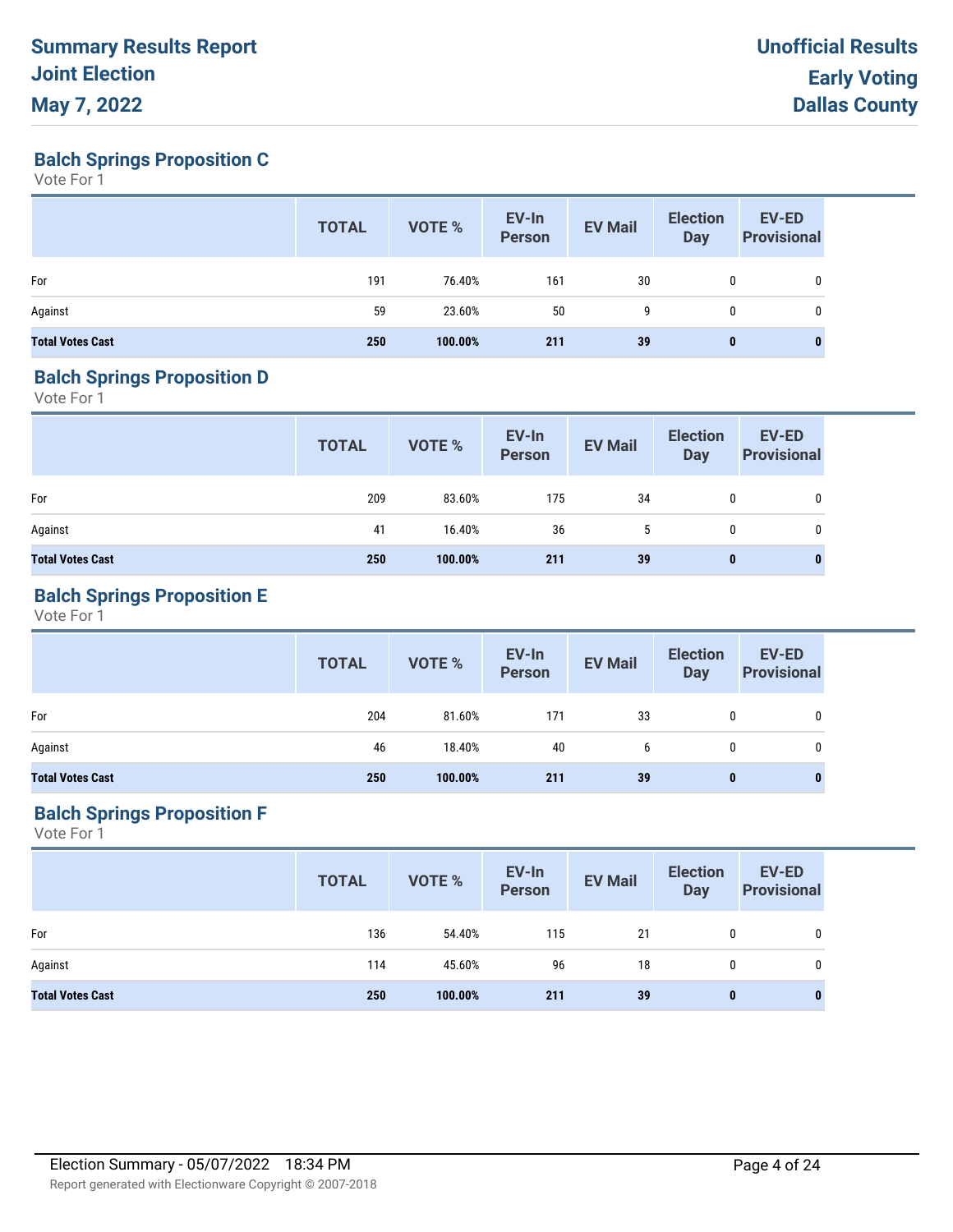**Balch Springs Proposition G**

Vote For 1

|                         | <b>TOTAL</b> | VOTE %  | EV-In<br><b>Person</b> | <b>EV Mail</b> | <b>Election</b><br><b>Day</b> | EV-ED<br><b>Provisional</b> |
|-------------------------|--------------|---------|------------------------|----------------|-------------------------------|-----------------------------|
| For                     | 213          | 84.52%  | 181                    | 32             | 0                             | 0                           |
| Against                 | 39           | 15.48%  | 32                     |                | 0                             | 0                           |
| <b>Total Votes Cast</b> | 252          | 100.00% | 213                    | 39             | 0                             | $\bf{0}$                    |

#### **Balch Springs Proposition H**

Vote For 1

|                         | <b>TOTAL</b> | VOTE %  | EV-In<br>Person | <b>EV Mail</b> | <b>Election</b><br><b>Day</b> | <b>EV-ED</b><br><b>Provisional</b> |
|-------------------------|--------------|---------|-----------------|----------------|-------------------------------|------------------------------------|
| For                     | 134          | 53.82%  | 118             | 16             | 0                             | 0                                  |
| Against                 | 115          | 46.18%  | 93              | 22             | 0                             | 0                                  |
| <b>Total Votes Cast</b> | 249          | 100.00% | 211             | 38             | $\bf{0}$                      | 0                                  |

## **Balch Springs Proposition I**

Vote For 1

|                         | <b>TOTAL</b> | VOTE %  | EV-In<br>Person | <b>EV Mail</b> | <b>Election</b><br><b>Day</b> | <b>EV-ED</b><br><b>Provisional</b> |
|-------------------------|--------------|---------|-----------------|----------------|-------------------------------|------------------------------------|
| For                     | 130          | 52.00%  | 113             | 17             | $\mathbf{0}$                  | 0                                  |
| Against                 | 120          | 48.00%  | 98              | 22             | 0                             | 0                                  |
| <b>Total Votes Cast</b> | 250          | 100.00% | 211             | 39             | $\bf{0}$                      |                                    |

## **Balch Springs Proposition J**

|                         | <b>TOTAL</b> | VOTE %  | EV-In<br>Person | <b>EV Mail</b> | <b>Election</b><br><b>Day</b> | <b>EV-ED</b><br><b>Provisional</b> |
|-------------------------|--------------|---------|-----------------|----------------|-------------------------------|------------------------------------|
| For                     | 180          | 72.58%  | 150             | 30             |                               | 0                                  |
| Against                 | 68           | 27.42%  | 59              | 9              | 0                             | 0                                  |
| <b>Total Votes Cast</b> | 248          | 100.00% | 209             | 39             | $\bf{0}$                      | 0                                  |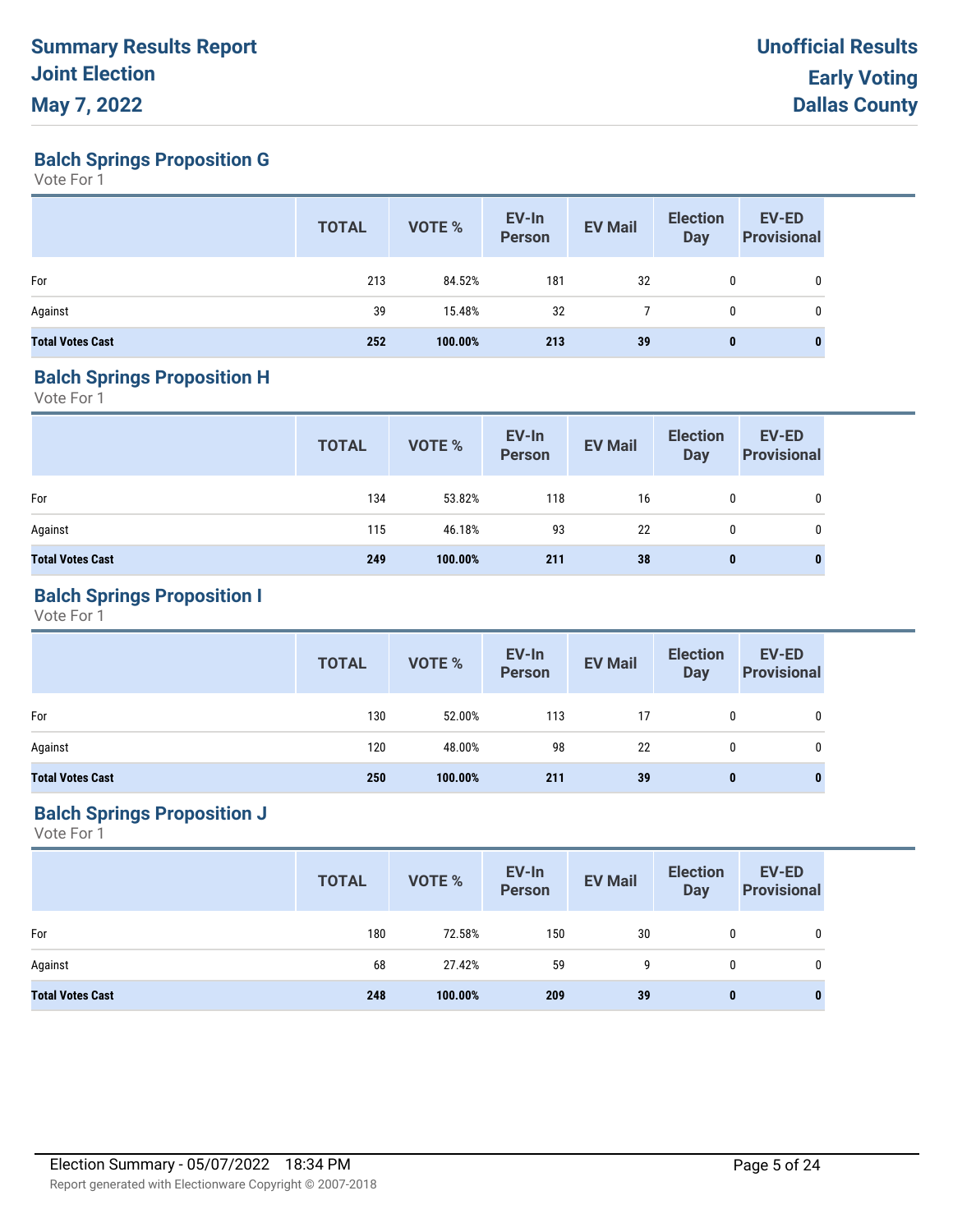**Balch Springs Proposition K**

Vote For 1

|                         | <b>TOTAL</b> | VOTE %  | EV-In<br>Person | <b>EV Mail</b> | <b>Election</b><br><b>Day</b> | EV-ED<br><b>Provisional</b> |
|-------------------------|--------------|---------|-----------------|----------------|-------------------------------|-----------------------------|
| For                     | 205          | 82.33%  | 172             | 33             | 0                             | 0                           |
| Against                 | 44           | 17.67%  | 39              | 5              | 0                             | 0                           |
| <b>Total Votes Cast</b> | 249          | 100.00% | 211             | 38             | 0                             | 0                           |

#### **Balch Springs Proposition L**

Vote For 1

|                         | <b>TOTAL</b> | VOTE %  | EV-In<br>Person | <b>EV Mail</b> | <b>Election</b><br>Day | <b>EV-ED</b><br><b>Provisional</b> |
|-------------------------|--------------|---------|-----------------|----------------|------------------------|------------------------------------|
| For                     | 202          | 81.78%  | 168             | 34             | 0                      | 0                                  |
| Against                 | 45           | 18.22%  | 40              | 5              | 0                      | 0                                  |
| <b>Total Votes Cast</b> | 247          | 100.00% | 208             | 39             | $\bf{0}$               | $\bf{0}$                           |

## **Balch Springs Proposition M**

Vote For 1

|                         | <b>TOTAL</b> | <b>VOTE %</b> | EV-In<br>Person | <b>EV Mail</b> | <b>Election</b><br>Day | <b>EV-ED</b><br><b>Provisional</b> |
|-------------------------|--------------|---------------|-----------------|----------------|------------------------|------------------------------------|
| For                     | 169          | 68.42%        | 142             | 27             | $\mathbf{0}$           | 0                                  |
| Against                 | 78           | 31.58%        | 67              | 11             | $\mathbf{0}$           | 0                                  |
| <b>Total Votes Cast</b> | 247          | 100.00%       | 209             | 38             | $\bf{0}$               | 0                                  |

## **Balch Springs Proposition N**

|                         | <b>TOTAL</b> | VOTE %  | EV-In<br>Person | <b>EV Mail</b> | <b>Election</b><br><b>Day</b> | <b>EV-ED</b><br><b>Provisional</b> |
|-------------------------|--------------|---------|-----------------|----------------|-------------------------------|------------------------------------|
| For                     | 144          | 58.30%  | 127             | 17             | 0                             | $\mathbf 0$                        |
| Against                 | 103          | 41.70%  | 81              | 22             | $\mathbf{0}$                  | 0                                  |
| <b>Total Votes Cast</b> | 247          | 100.00% | 208             | 39             | $\bf{0}$                      | 0                                  |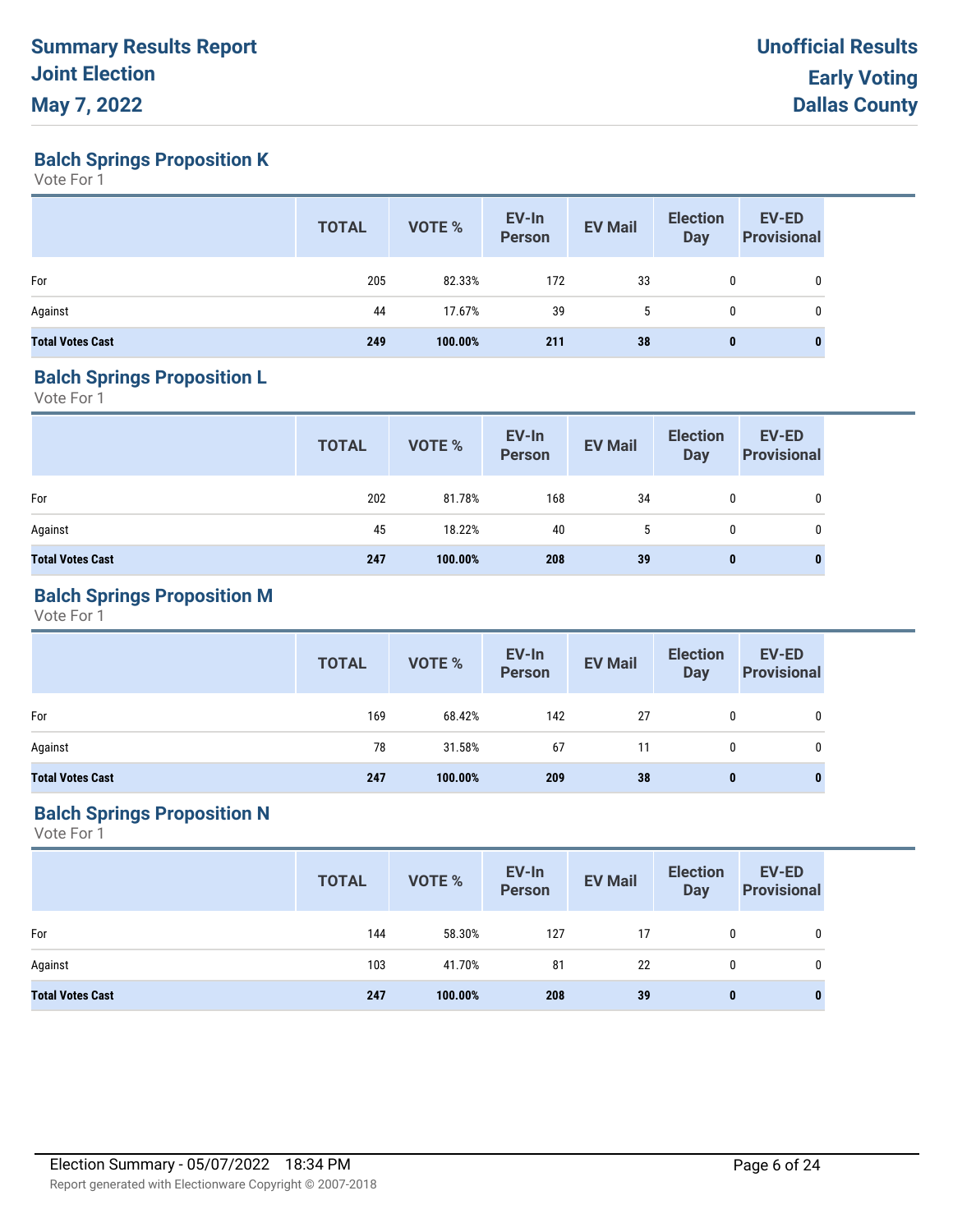# **Carrollton For Member of Council, Mayor - Unexpired Term Carrollton**

Vote For 1

|                         | <b>TOTAL</b> | <b>VOTE %</b> | EV-In<br><b>Person</b> | <b>EV Mail</b> | <b>Election</b><br><b>Day</b> | EV-ED<br><b>Provisional</b> |
|-------------------------|--------------|---------------|------------------------|----------------|-------------------------------|-----------------------------|
| <b>Steve Babick</b>     | 954          | 61.27%        | 746                    | 208            |                               | 0                           |
| Pat Cochran             | 603          | 38.73%        | 514                    | 89             | 0                             | 0                           |
| <b>Total Votes Cast</b> | 1,557        | 100.00%       | 1,260                  | 297            | 0                             | $\bf{0}$                    |

## **Carrollton For Member of Council, Place 1 - Unexpired Term Carrollton**

Vote For 1

|                         | <b>TOTAL</b> | VOTE %  | EV-In<br>Person | <b>EV Mail</b> | <b>Election</b><br>Day | <b>EV-ED</b><br><b>Provisional</b> |
|-------------------------|--------------|---------|-----------------|----------------|------------------------|------------------------------------|
| Sem Habtemariam         | 642          | 44.06%  | 520             | 122            | 0                      | 0                                  |
| Christopher Axberg      | 815          | 55.94%  | 668             | 147            | 0                      | 0                                  |
| <b>Total Votes Cast</b> | 1,457        | 100.00% | 1,188           | 269            | $\bf{0}$               | 0                                  |

## **Carrollton For Member of Council, Place 3 - Unexpired Term Carrollton**

Vote For 1

|                         | <b>TOTAL</b> | VOTE %  | EV-In<br><b>Person</b> | <b>EV Mail</b> | <b>Election</b><br><b>Day</b> | <b>EV-ED</b><br><b>Provisional</b> |
|-------------------------|--------------|---------|------------------------|----------------|-------------------------------|------------------------------------|
| <b>Richard Fleming</b>  | 687          | 46.61%  | 544                    | 143            | 0                             | 0                                  |
| Daisy Palomo            | 575          | 39.01%  | 490                    | 85             | 0                             | 0                                  |
| Nikki Ellis             | 212          | 14.38%  | 167                    | 45             | 0                             | 0                                  |
| <b>Total Votes Cast</b> | 1,474        | 100.00% | 1,201                  | 273            | $\mathbf{0}$                  | $\mathbf 0$                        |

#### **Cockrell Hill Mayor Cockrell Hill**

|                         | <b>TOTAL</b> | <b>VOTE %</b> | EV-In<br>Person | <b>EV Mail</b> | <b>Election</b><br><b>Day</b> | <b>EV-ED</b><br><b>Provisional</b> |
|-------------------------|--------------|---------------|-----------------|----------------|-------------------------------|------------------------------------|
| Luis David Carrera      | 33           | 100.00%       | 31              |                |                               |                                    |
| <b>Total Votes Cast</b> | 33           | 100.00%       | 31              |                | 0                             |                                    |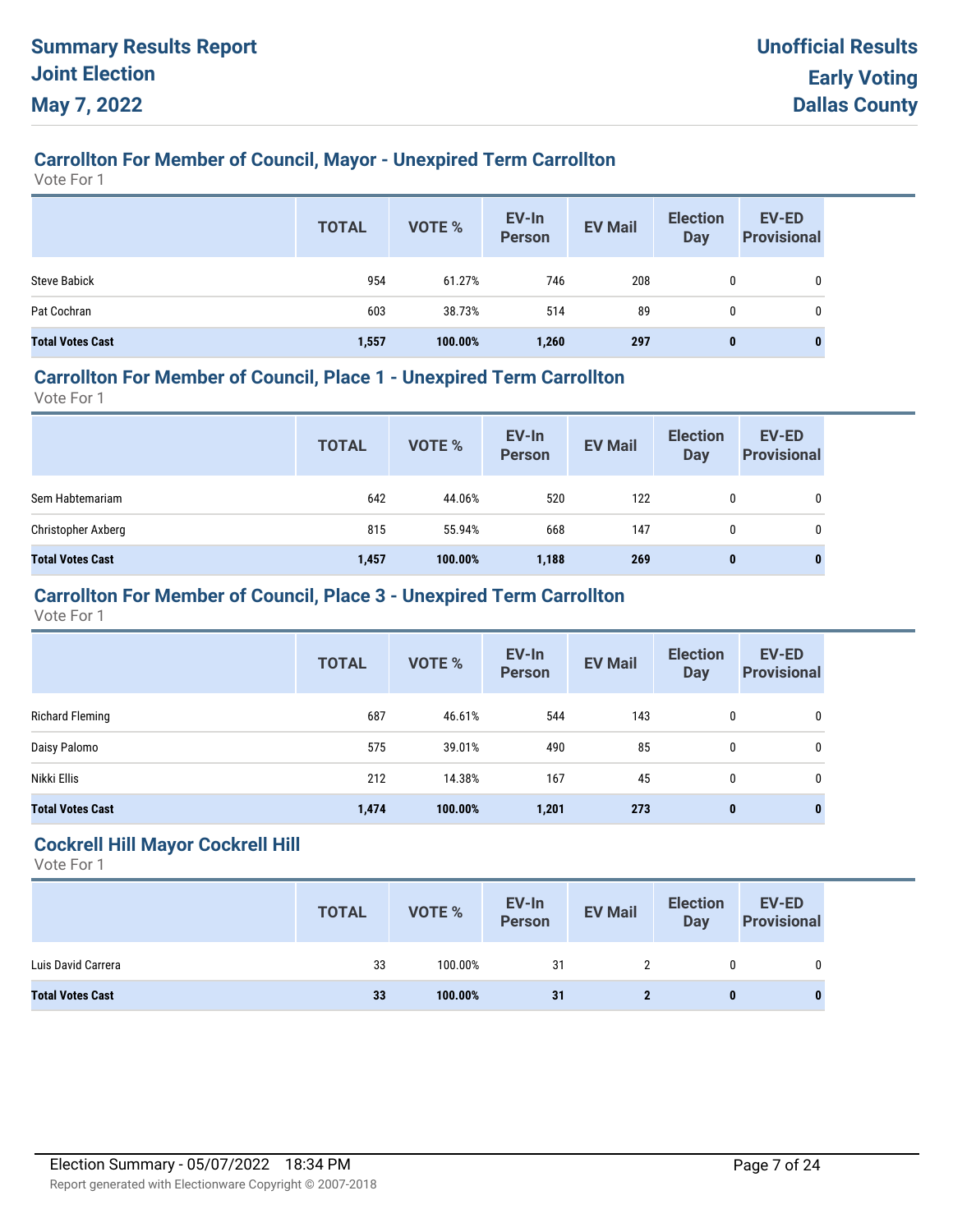## **Cockrell Hill For Member of Council, Place 1 Cockrell Hill**

Vote For 1

|                         | <b>TOTAL</b> | VOTE %  | EV-In<br>Person | <b>EV Mail</b> | <b>Election</b><br><b>Day</b> | <b>EV-ED</b><br><b>Provisional</b> |
|-------------------------|--------------|---------|-----------------|----------------|-------------------------------|------------------------------------|
| Miriam Rodriguez        | 29           | 100.00% | 27              |                | 0                             | $\mathbf{0}$                       |
| <b>Total Votes Cast</b> | 29           | 100.00% | <b>27</b>       |                | 0                             |                                    |

## **Cockrell Hill For Member of Council, Place 2 Cockrell Hill**

Vote For 1

|                         | <b>TOTAL</b> | <b>VOTE %</b> | EV-In<br>Person | <b>EV Mail</b> | <b>Election</b><br>Day | <b>EV-ED</b><br><b>Provisional</b> |
|-------------------------|--------------|---------------|-----------------|----------------|------------------------|------------------------------------|
| Sam Rodriguez           | 16           | 39.02%        | 16              | 0              | 0                      | 0                                  |
| Rene Hudson             | 25           | 60.98%        | 23              | 2              | 0                      | 0                                  |
| <b>Total Votes Cast</b> | 41           | 100.00%       | 39              | $\mathbf{2}$   | $\mathbf{0}$           | $\mathbf{0}$                       |

# **Desoto Mayor Desoto**

Vote For 1

|                         | <b>TOTAL</b> | VOTE %  | EV-In<br>Person | <b>EV Mail</b> | <b>Election</b><br>Day | EV-ED<br><b>Provisional</b> |
|-------------------------|--------------|---------|-----------------|----------------|------------------------|-----------------------------|
| Rachel L. Proctor       | 2,408        | 88.17%  | 2,047           | 361            | 0                      | 0                           |
| Trace L. Henderson      | 323          | 11.83%  | 268             | 55             | 0                      | 0                           |
| <b>Total Votes Cast</b> | 2,731        | 100.00% | 2,315           | 416            | 0                      | $\bf{0}$                    |

## **Desoto For Member of Council, Place 3 Desoto**

|                         | <b>TOTAL</b> | VOTE %  | EV-In<br>Person | <b>EV Mail</b> | <b>Election</b><br><b>Day</b> | <b>EV-ED</b><br><b>Provisional</b> |
|-------------------------|--------------|---------|-----------------|----------------|-------------------------------|------------------------------------|
| Nicole Raphiel          | 2,492        | 100.00% | 2,117           | 375            | 0                             |                                    |
| <b>Total Votes Cast</b> | 2,492        | 100.00% | 2,117           | 375            | 0                             |                                    |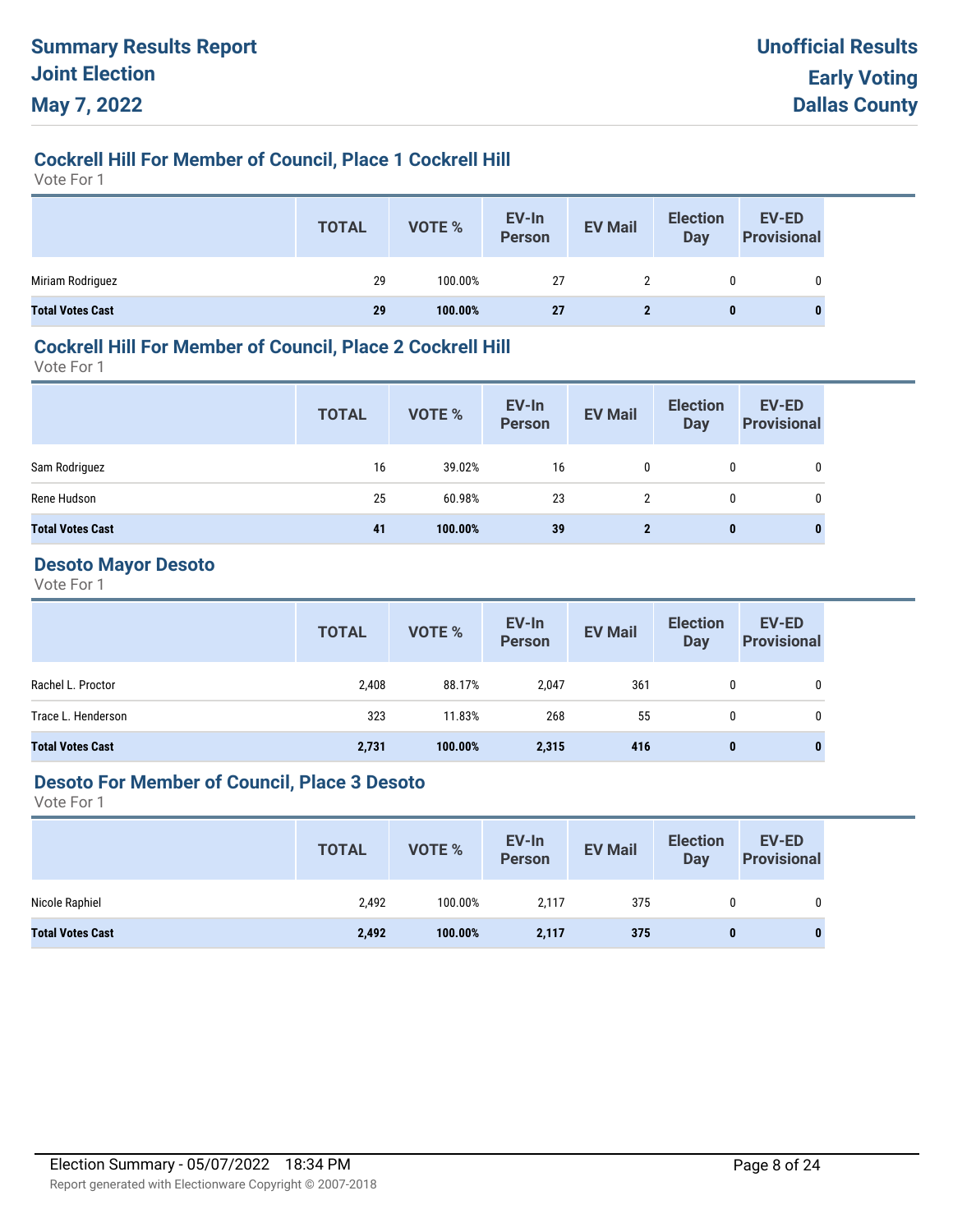## **Desoto For Member of Council, Place 5 Desoto**

Vote For 1

|                         | <b>TOTAL</b> | <b>VOTE %</b> | EV-In<br><b>Person</b> | <b>EV Mail</b> | <b>Election</b><br><b>Day</b> | <b>EV-ED</b><br><b>Provisional</b> |
|-------------------------|--------------|---------------|------------------------|----------------|-------------------------------|------------------------------------|
| Debrah North            | 1,060        | 39.66%        | 833                    | 227            | 0                             | 0                                  |
| Dinah Marks             | 1,613        | 60.34%        | 1,439                  | 174            | 0                             | 0                                  |
| <b>Total Votes Cast</b> | 2,673        | 100.00%       | 2,272                  | 401            | 0                             | 0                                  |

#### **Duncanville Mayor Duncanville**

Vote For 1

|                         | <b>TOTAL</b> | VOTE %  | EV-In<br><b>Person</b> | <b>EV Mail</b> | <b>Election</b><br><b>Day</b> | EV-ED<br><b>Provisional</b> |
|-------------------------|--------------|---------|------------------------|----------------|-------------------------------|-----------------------------|
| Erika Browning          | 467          | 23.48%  | 432                    | 35             | 0                             | 0                           |
| Mark D. Cooks           | 738          | 37.10%  | 645                    | 93             | 0                             | 0                           |
| LaVaughn Washington     | 55           | 2.77%   | 42                     | 13             | 0                             | 0                           |
| Barry L. Gordon         | 729          | 36.65%  | 642                    | 87             | 0                             | 0                           |
| <b>Total Votes Cast</b> | 1,989        | 100.00% | 1,761                  | 228            | $\bf{0}$                      | $\mathbf 0$                 |

## **Duncanville For Member of Council, District 2 Duncanville District 02**

Vote For 1

|                         | <b>TOTAL</b> | <b>VOTE %</b> | EV-In<br><b>Person</b> | <b>EV Mail</b> | <b>Election</b><br><b>Day</b> | <b>EV-ED</b><br><b>Provisional</b> |
|-------------------------|--------------|---------------|------------------------|----------------|-------------------------------|------------------------------------|
| Don McBurnett           | 217          | 52.80%        | 184                    | 33             | $\mathbf{0}$                  | 0                                  |
| Nancy Gutierrez         | 194          | 47.20%        | 179                    | 15             | 0                             | 0                                  |
| <b>Total Votes Cast</b> | 411          | 100.00%       | 363                    | 48             | 0                             | 0                                  |

## **Duncanville For Member of Council, District 4 Duncanville District 04**

|                         | <b>TOTAL</b> | <b>VOTE %</b> | EV-In<br><b>Person</b> | <b>EV Mail</b> | <b>Election</b><br><b>Day</b> | <b>EV-ED</b><br><b>Provisional</b> |
|-------------------------|--------------|---------------|------------------------|----------------|-------------------------------|------------------------------------|
| Karen Cherry            | 354          | 76.29%        | 316                    | 38             | 0                             | 0                                  |
| Brenda O'Brien          | 110          | 23.71%        | 93                     | 17             | 0                             | 0                                  |
| <b>Total Votes Cast</b> | 464          | 100.00%       | 409                    | 55             | 0                             | 0                                  |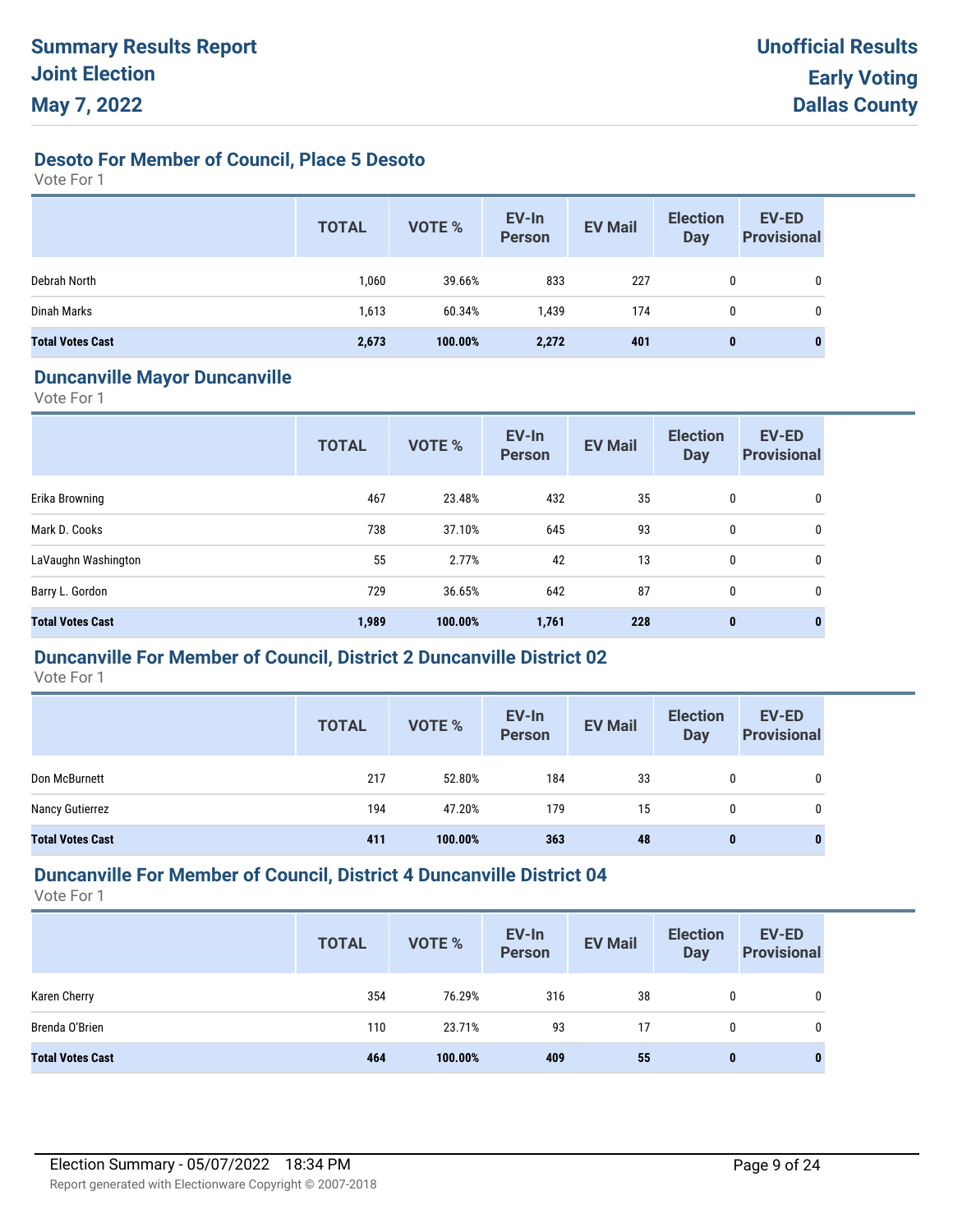# **Farmers Branch For Member of Council, District 1 Farmers Branch District 01**

Vote For 1

|                         | <b>TOTAL</b> | <b>VOTE %</b> | EV-In<br>Person | <b>EV Mail</b> | <b>Election</b><br><b>Day</b> | <b>EV-ED</b><br><b>Provisional</b> |
|-------------------------|--------------|---------------|-----------------|----------------|-------------------------------|------------------------------------|
| Cristal Retana          | 97           | 42.73%        | 87              | 10             | 0                             | 0                                  |
| Omar Roman              | 130          | 57.27%        | 119             | 11             | 0                             | 0                                  |
| <b>Total Votes Cast</b> | 227          | 100.00%       | 206             | 21             | $\mathbf{0}$                  | 0                                  |

#### **Farmers Branch For Member of Council, District 4 Farmers Branch District 04**

Vote For 1

|                         | <b>TOTAL</b> | VOTE %  | EV-In<br>Person | <b>EV Mail</b> | <b>Election</b><br>Day | <b>EV-ED</b><br><b>Provisional</b> |
|-------------------------|--------------|---------|-----------------|----------------|------------------------|------------------------------------|
| Richard Jackson         | 276          | 66.83%  | 253             | 23             | 0                      | 0                                  |
| Mike McGinnis           | 137          | 33.17%  | 126             | 11             | 0                      | 0                                  |
| <b>Total Votes Cast</b> | 413          | 100.00% | 379             | 34             | $\bf{0}$               | 0                                  |

## **Garland For Member of Council, District 2 Garland District 02**

Vote For 1

|                         | <b>TOTAL</b> | <b>VOTE %</b> | EV-In<br><b>Person</b> | <b>EV Mail</b> | <b>Election</b><br><b>Day</b> | <b>EV-ED</b><br><b>Provisional</b> |
|-------------------------|--------------|---------------|------------------------|----------------|-------------------------------|------------------------------------|
| Trayc Claybrook         | 39           | 11.34%        | 33                     | 6              | 0                             | 0                                  |
| Koni Ramos-Kaiwi        | 56           | 16.28%        | 46                     | 10             | 0                             | 0                                  |
| Deborah Morris          | 249          | 72.38%        | 197                    | 52             | 0                             | 0                                  |
| <b>Total Votes Cast</b> | 344          | 100.00%       | 276                    | 68             | $\bf{0}$                      | 0                                  |

#### **Garland For Member of Council, District 5 Garland District 05**

|                         | <b>TOTAL</b> | <b>VOTE %</b> | EV-In<br><b>Person</b> | <b>EV Mail</b> | <b>Election</b><br><b>Day</b> | <b>EV-ED</b><br><b>Provisional</b> |
|-------------------------|--------------|---------------|------------------------|----------------|-------------------------------|------------------------------------|
| Cle D. Kimble           | 78           | 21.02%        | 55                     | 23             | 0                             | 0                                  |
| Margaret A. Lucht       | 177          | 47.71%        | 137                    | 40             | $\mathbf 0$                   | 0                                  |
| Jon Dehn                | 116          | 31.27%        | 106                    | 10             | $\mathbf{0}$                  | 0                                  |
| <b>Total Votes Cast</b> | 371          | 100.00%       | 298                    | 73             | $\mathbf{0}$                  | $\bf{0}$                           |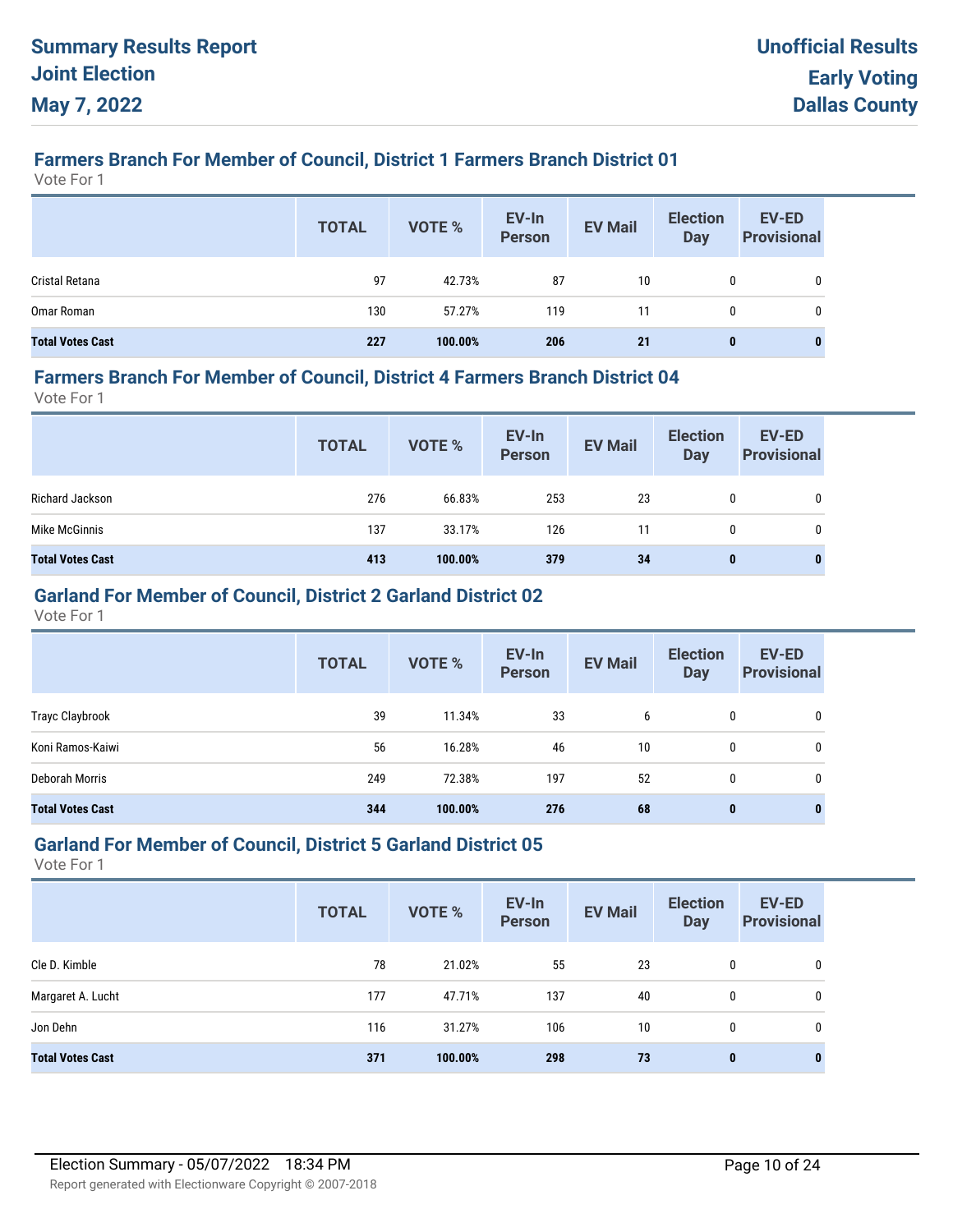**Grand Prarie Mayor Grand Prairie**

Vote For 1

|                         | <b>TOTAL</b> | <b>VOTE %</b> | EV-In<br><b>Person</b> | <b>EV Mail</b> | <b>Election</b><br><b>Day</b> | <b>EV-ED</b><br><b>Provisional</b> |
|-------------------------|--------------|---------------|------------------------|----------------|-------------------------------|------------------------------------|
| Ron Jensen              | 2,114        | 90.03%        | 1,822                  | 292            | 0                             | 0                                  |
| Rabbi DeLeslie          | 234          | 9.97%         | 200                    | 34             | 0                             | 0                                  |
| <b>Total Votes Cast</b> | 2,348        | 100.00%       | 2,022                  | 326            | 0                             | 0                                  |

#### **Grand Prarie For Member of Council, District 2 Grand Prairie District 02**

Vote For 1

|                         | <b>TOTAL</b> | <b>VOTE %</b> | EV-In<br><b>Person</b> | <b>EV Mail</b> | <b>Election</b><br><b>Day</b> | <b>EV-ED</b><br><b>Provisional</b> |
|-------------------------|--------------|---------------|------------------------|----------------|-------------------------------|------------------------------------|
| Jacquin Headen          | 457          | 50.05%        | 427                    | 30             | 0                             | 0                                  |
| Lazaro Gonzalez         | 63           | 6.90%         | 49                     | 14             | 0                             | 0                                  |
| Dennis King             | 393          | 43.04%        | 340                    | 53             | $\mathbf{0}$                  | 0                                  |
| <b>Total Votes Cast</b> | 913          | 100.00%       | 816                    | 97             | $\mathbf{0}$                  | $\bf{0}$                           |

## **Grand Prarie For Member of Council, District 4 Grand Prairie District 04**

Vote For 1

|                         | <b>TOTAL</b> | VOTE %  | EV-In<br>Person | <b>EV Mail</b> | <b>Election</b><br>Day | EV-ED<br><b>Provisional</b> |
|-------------------------|--------------|---------|-----------------|----------------|------------------------|-----------------------------|
| John Lopez              | 81           | 100.00% | 62              | 19             |                        | 0                           |
| <b>Total Votes Cast</b> | 81           | 100.00% | 62              | 19             |                        | 0                           |

#### **Hutchins Mayor Hutchins**

|                         | <b>TOTAL</b> | <b>VOTE %</b> | EV-In<br>Person | <b>EV Mail</b> | <b>Election</b><br><b>Day</b> | <b>EV-ED</b><br><b>Provisional</b> |
|-------------------------|--------------|---------------|-----------------|----------------|-------------------------------|------------------------------------|
| Mario Vasquez           | 58           | 52.25%        | 54              | 4              | $\mathbf{0}$                  | 0                                  |
| Demarcus Odom           | 53           | 47.75%        | 44              | 9              | 0                             | 0                                  |
| <b>Total Votes Cast</b> | 111          | 100.00%       | 98              | 13             | 0                             | 0                                  |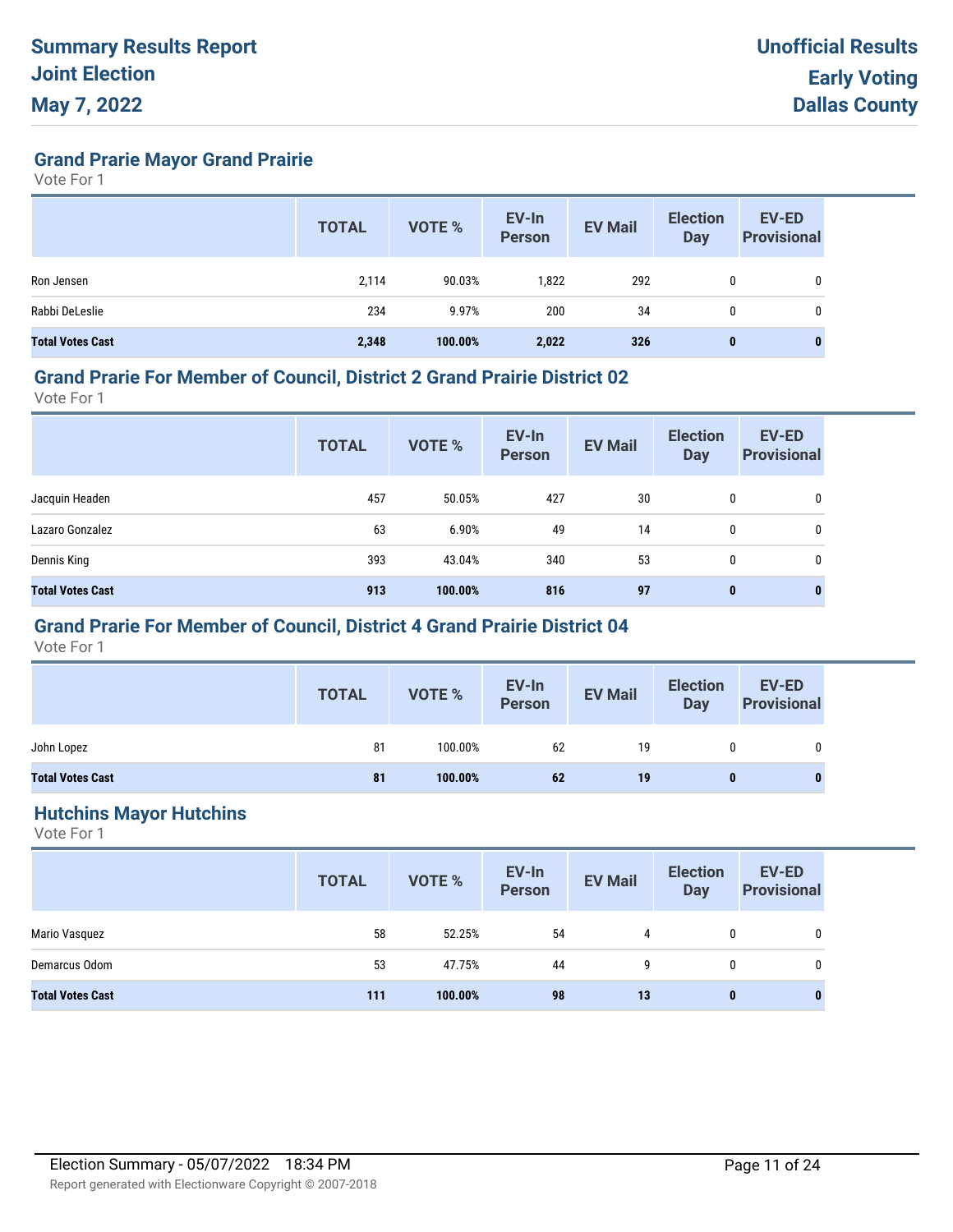# **Hutchins For Member of Council Hutchins**

Vote For 2

|                         | <b>TOTAL</b> | <b>VOTE %</b> | EV-In<br><b>Person</b> | <b>EV Mail</b> | <b>Election</b><br>Day | <b>EV-ED</b><br><b>Provisional</b> |
|-------------------------|--------------|---------------|------------------------|----------------|------------------------|------------------------------------|
| Brenda L. Campbell      | 73           | 42.94%        | 61                     | 12             | 0                      | 0                                  |
| <b>Steve Nichols</b>    | 48           | 28.24%        | 44                     | 4              | 0                      | 0                                  |
| Gerald Hollis           | 49           | 28.82%        | 42                     |                | 0                      | 0                                  |
| <b>Total Votes Cast</b> | 170          | 100.00%       | 147                    | 23             | 0                      | 0                                  |

#### **Irving For Member of Council, Single Member District 1 Irving District 01**

Vote For 1

|                         | <b>TOTAL</b> | <b>VOTE %</b> | EV-In<br><b>Person</b> | <b>EV Mail</b> | <b>Election</b><br>Day | <b>EV-ED</b><br><b>Provisional</b> |
|-------------------------|--------------|---------------|------------------------|----------------|------------------------|------------------------------------|
| <b>Tony Grimes</b>      | 187          | 39.87%        | 151                    | 36             | 0                      | 0                                  |
| John Bloch              | 169          | 36.03%        | 158                    | 11             | 0                      | 0                                  |
| <b>Ricky Lightfoot</b>  | 113          | 24.09%        | 98                     | 15             | 0                      | 0                                  |
| <b>Total Votes Cast</b> | 469          | 100.00%       | 407                    | 62             | $\mathbf 0$            | $\bf{0}$                           |

## **Irving For Member of Council, Single Member District 7 Irving District 07**

Vote For 1

|                         | <b>TOTAL</b> | <b>VOTE %</b> | EV-In<br><b>Person</b> | <b>EV Mail</b> | <b>Election</b><br><b>Day</b> | EV-ED<br><b>Provisional</b> |
|-------------------------|--------------|---------------|------------------------|----------------|-------------------------------|-----------------------------|
| Bryan Jones             | 283          | 42.24%        | 263                    | 20             | 0                             | 0                           |
| Kyle Taylor             | 387          | 57.76%        | 324                    | 63             | 0                             | 0                           |
| <b>Total Votes Cast</b> | 670          | 100.00%       | 587                    | 83             | 0                             | $\mathbf{0}$                |

## **Lancaster For Member of Council, District 1 Lancaster District 01**

|                          | <b>TOTAL</b> | <b>VOTE %</b> | EV-In<br><b>Person</b> | <b>EV Mail</b> | <b>Election</b><br>Day | <b>EV-ED</b><br><b>Provisional</b> |
|--------------------------|--------------|---------------|------------------------|----------------|------------------------|------------------------------------|
| <b>Carol Strain Burk</b> | 365          | 78.49%        | 340                    | 25             | 0                      | 0                                  |
| Lawrence L. Prothro      | 100          | 21.51%        | 89                     | 11             | 0                      | 0                                  |
| <b>Total Votes Cast</b>  | 465          | 100.00%       | 429                    | 36             | $\bf{0}$               | 0                                  |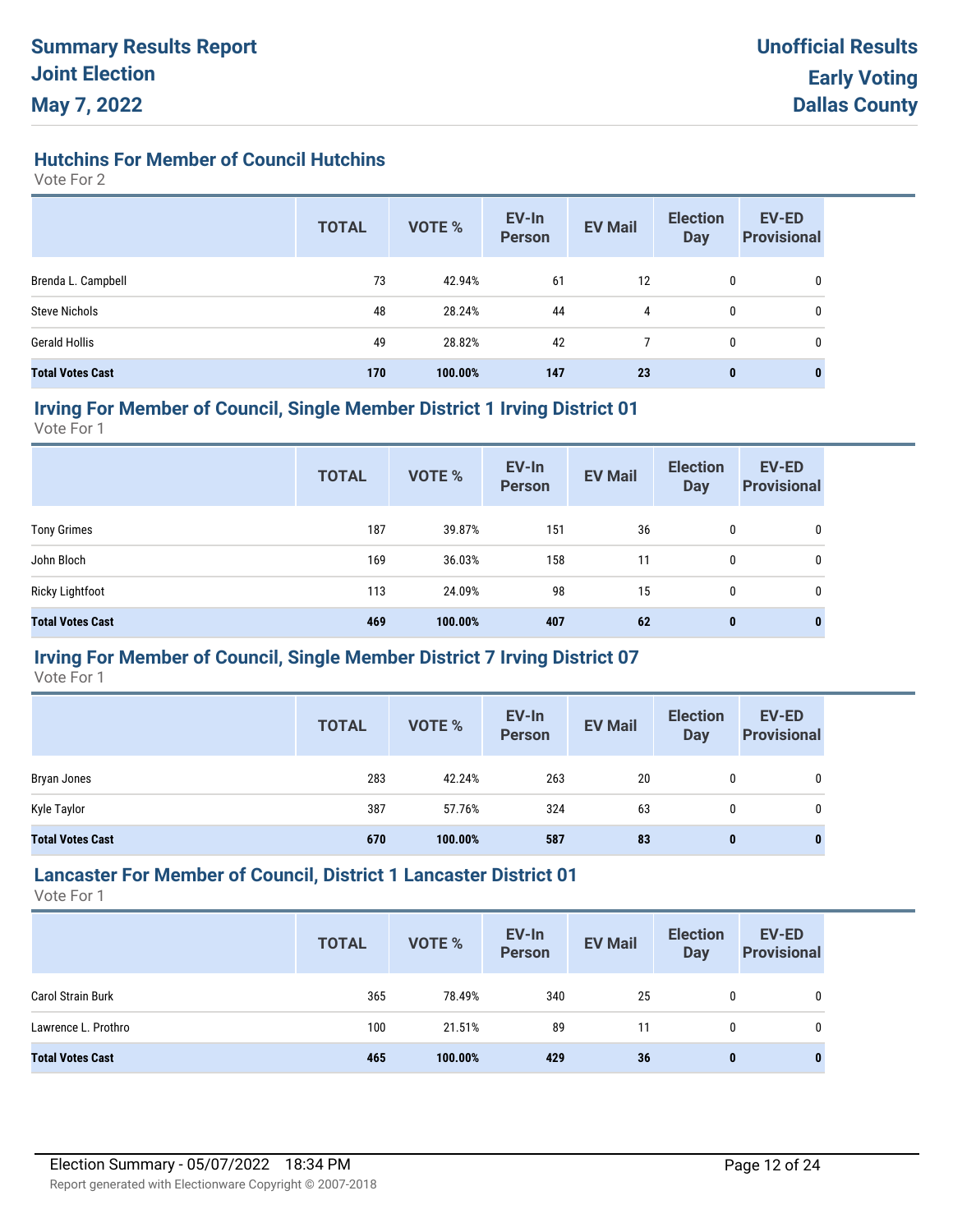## **Lewisville For Member of Council, Place 4 Lewisville**

Vote For 1

|                         | <b>TOTAL</b> | <b>VOTE %</b> | EV-In<br>Person | <b>EV Mail</b> | <b>Election</b><br><b>Day</b> | <b>EV-ED</b><br><b>Provisional</b> |
|-------------------------|--------------|---------------|-----------------|----------------|-------------------------------|------------------------------------|
| <b>Brandon Jones</b>    | 8            | 100.00%       |                 |                | 0                             | 0                                  |
| <b>Total Votes Cast</b> | 8            | 100.00%       |                 |                | 0                             |                                    |

## **Lewisville For Member of Council, Place 5 Lewisville**

Vote For 1

|                         | <b>TOTAL</b> | VOTE %  | EV-In<br>Person | <b>EV Mail</b> | <b>Election</b><br><b>Day</b> | EV-ED<br><b>Provisional</b> |
|-------------------------|--------------|---------|-----------------|----------------|-------------------------------|-----------------------------|
| Kristin Green           | 8            | 100.00% |                 |                |                               | 0                           |
| <b>Total Votes Cast</b> | 8            | 100.00% |                 |                | 0                             | O                           |

# **Lewisville For Member of Council, Place 6 Lewisville**

Vote For 1

|                         | <b>TOTAL</b> | VOTE %  | EV-In<br>Person | <b>EV Mail</b> | <b>Election</b><br><b>Day</b> | <b>EV-ED</b><br><b>Provisional</b> |
|-------------------------|--------------|---------|-----------------|----------------|-------------------------------|------------------------------------|
| Patrick Kelly           |              | 87.50%  | 6               |                | 0                             | 0                                  |
| <b>Tom Cottrell</b>     |              | 12.50%  |                 | 0              |                               |                                    |
| <b>Total Votes Cast</b> | 8            | 100.00% |                 |                | 0                             | $\bf{0}$                           |

## **Rowlett Mayor Rowlett**

|                         | <b>TOTAL</b> | <b>VOTE %</b> | EV-In<br><b>Person</b> | <b>EV Mail</b> | <b>Election</b><br><b>Day</b> | EV-ED<br><b>Provisional</b> |
|-------------------------|--------------|---------------|------------------------|----------------|-------------------------------|-----------------------------|
| Chris Kizziar           | 580          | 29.07%        | 535                    | 45             | 0                             | 0                           |
| Joel R. Medina II       | 406          | 20.35%        | 367                    | 39             | 0                             | 0                           |
| <b>Blake Margolis</b>   | 1,009        | 50.58%        | 928                    | 81             | 0                             | 0                           |
| <b>Total Votes Cast</b> | 1,995        | 100.00%       | 1,830                  | 165            | $\mathbf{0}$                  | 0                           |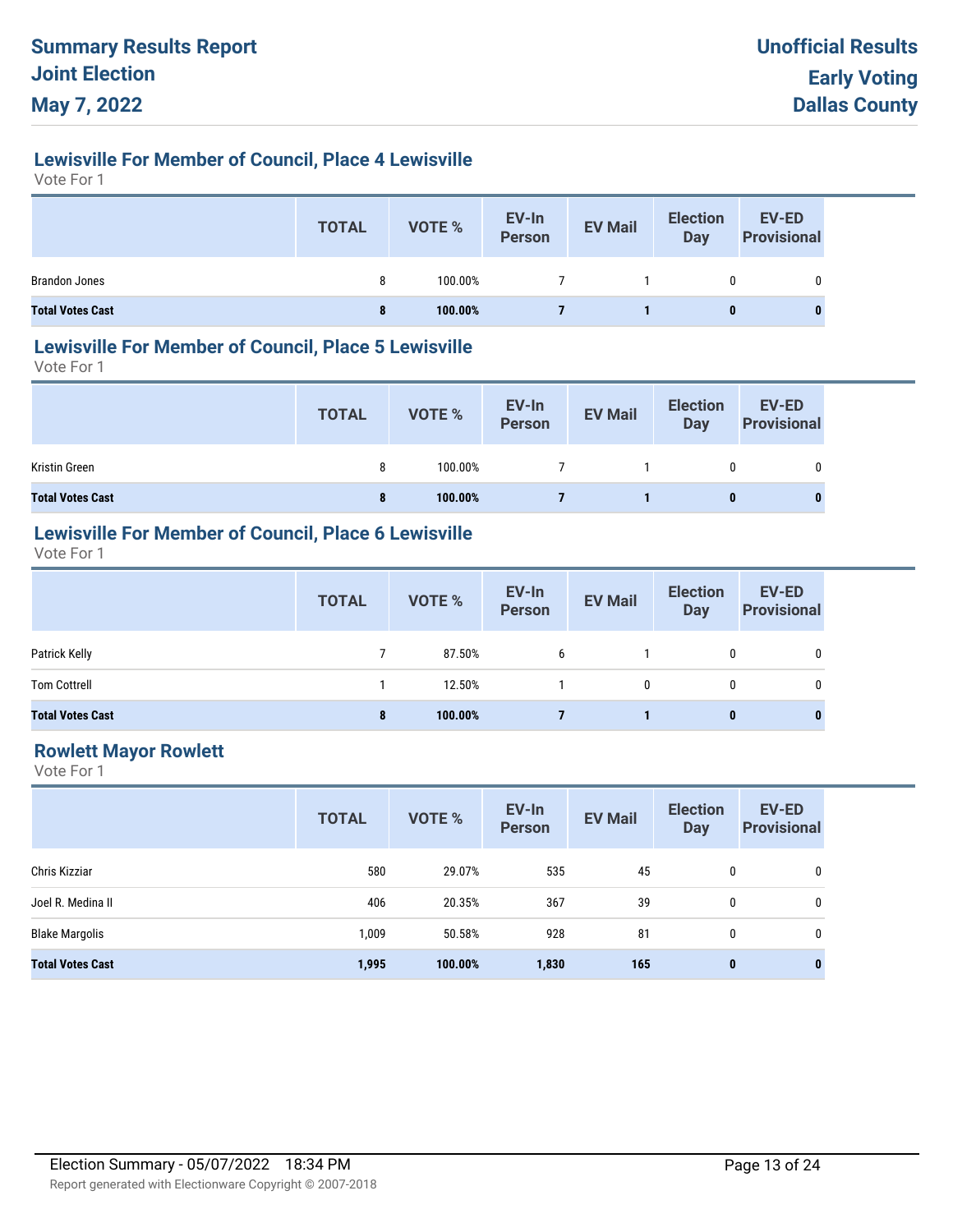# **Rowlett Councilmember, Place Two Rowlett**

Vote For 1

|                         | <b>TOTAL</b> | VOTE %  | EV-In<br>Person | <b>EV Mail</b> | <b>Election</b><br><b>Day</b> | <b>EV-ED</b><br><b>Provisional</b> |
|-------------------------|--------------|---------|-----------------|----------------|-------------------------------|------------------------------------|
| Jeff Winget             | 1,675        | 100.00% | 1.541           | 134            |                               | 0                                  |
| <b>Total Votes Cast</b> | 1,675        | 100.00% | 1,541           | 134            | 0                             | $\bf{0}$                           |

## **Rowlett Councilmember, Place Four Rowlett**

Vote For 1

|                         | <b>TOTAL</b> | <b>VOTE %</b> | EV-In<br>Person | <b>EV Mail</b> | <b>Election</b><br>Day | <b>EV-ED</b><br><b>Provisional</b> |
|-------------------------|--------------|---------------|-----------------|----------------|------------------------|------------------------------------|
| Mike Britton            | 1,015        | 53.34%        | 954             | 61             | 0                      | $\mathbf 0$                        |
| Whitney P. Laning       | 888          | 46.66%        | 795             | 93             | 0                      | 0                                  |
| <b>Total Votes Cast</b> | 1,903        | 100.00%       | 1,749           | 154            | $\mathbf{0}$           | 0                                  |

## **Rowlett Councilmember, Place Six Rowlett**

Vote For 1

|                         | <b>TOTAL</b> | VOTE %  | EV-In<br>Person | <b>EV Mail</b> | <b>Election</b><br><b>Day</b> | EV-ED<br><b>Provisional</b> |
|-------------------------|--------------|---------|-----------------|----------------|-------------------------------|-----------------------------|
| Rebecca J. Day          | 726          | 39.61%  | 655             | 71             | 0                             | 0                           |
| Debra (Deb) Shinder     | 1.107        | 60.39%  | 1.024           | 83             | 0                             | 0                           |
| <b>Total Votes Cast</b> | 1,833        | 100.00% | 1,679           | 154            | 0                             | $\bf{0}$                    |

## **Rowlett Councilmember Place 1 Unexpired Term Rowlett**

|                         | <b>TOTAL</b> | <b>VOTE %</b> | EV-In<br><b>Person</b> | <b>EV Mail</b> | <b>Election</b><br>Day | EV-ED<br><b>Provisional</b> |
|-------------------------|--------------|---------------|------------------------|----------------|------------------------|-----------------------------|
| Brian Galuardi          | 975          | 53.75%        | 909                    | 66             | 0                      | 0                           |
| Stephanie Higgins       | 839          | 46.25%        | 751                    | 88             | 0                      | 0                           |
| <b>Total Votes Cast</b> | 1,814        | 100.00%       | 1,660                  | 154            | $\mathbf{0}$           | 0                           |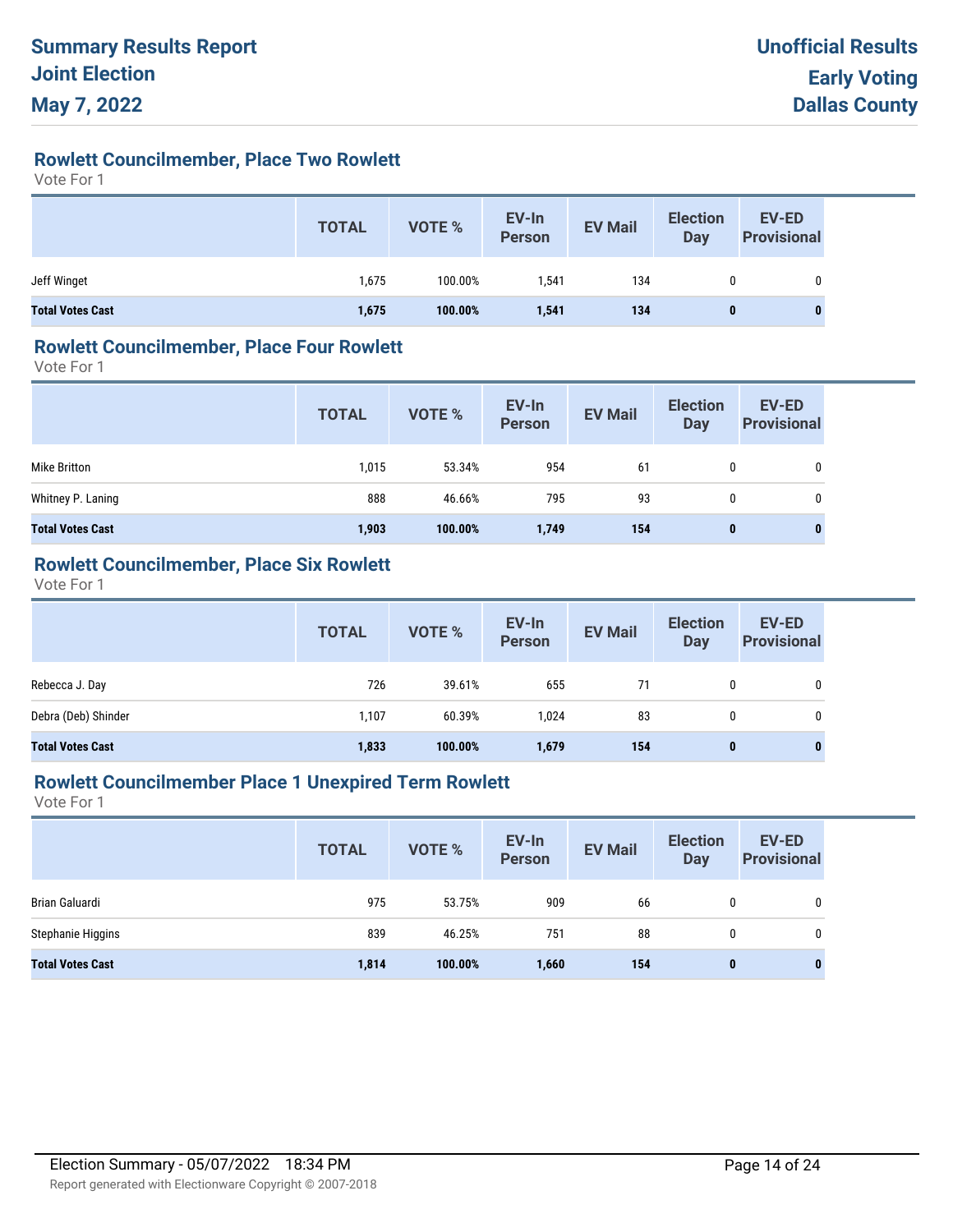## **Sachse Mayor Sachse**

Vote For 1

|                         | <b>TOTAL</b> | <b>VOTE %</b> | EV-In<br><b>Person</b> | <b>EV Mail</b> | <b>Election</b><br><b>Day</b> | <b>EV-ED</b><br><b>Provisional</b> |
|-------------------------|--------------|---------------|------------------------|----------------|-------------------------------|------------------------------------|
| <b>Teddy Kinzer</b>     | 332          | 49.55%        | 325                    |                | 0                             | 0                                  |
| Jeff Bickerstaff        | 338          | 50.45%        | 318                    | 20             | 0                             | 0                                  |
| <b>Total Votes Cast</b> | 670          | 100.00%       | 643                    | 27             | $\bf{0}$                      | 0                                  |

## **Sachse For Member of Council, Place 5 Sachse**

Vote For 1

|                         | <b>TOTAL</b> | VOTE %  | EV-In<br>Person | <b>EV Mail</b> | <b>Election</b><br><b>Day</b> | EV-ED<br><b>Provisional</b> |
|-------------------------|--------------|---------|-----------------|----------------|-------------------------------|-----------------------------|
| Lindsay Buhler          | 404          | 63.92%  | 383             | 21             | 0                             | $\mathbf 0$                 |
| Spencer Hauenstein      | 228          | 36.08%  | 223             | b.             | 0                             | 0                           |
| <b>Total Votes Cast</b> | 632          | 100.00% | 606             | 26             | 0                             | $\bf{0}$                    |

## **Sachse For Member of Council, Place 6 Sachse**

Vote For 1

|                         | <b>TOTAL</b> | VOTE %  | EV-In<br>Person | <b>EV Mail</b> | <b>Election</b><br>Day | <b>EV-ED</b><br><b>Provisional</b> |
|-------------------------|--------------|---------|-----------------|----------------|------------------------|------------------------------------|
| Matt Prestenberg        | 384          | 61.64%  | 375             | 9              | 0                      | 0                                  |
| Adrian Rodriguez        | 239          | 38.36%  | 222             | 17             | 0                      |                                    |
| <b>Total Votes Cast</b> | 623          | 100.00% | 597             | 26             | 0                      |                                    |

## **Wilmer For Member of Council Wilmer**

|                         | <b>TOTAL</b> | <b>VOTE %</b> | EV-In<br><b>Person</b> | <b>EV Mail</b> | <b>Election</b><br><b>Day</b> | <b>EV-ED</b><br><b>Provisional</b> |
|-------------------------|--------------|---------------|------------------------|----------------|-------------------------------|------------------------------------|
| Melissa Ramirez         | 22           | 17.19%        | 22                     | 0              | 0                             | 0                                  |
| Pamela Wash             | 42           | 32.81%        | 37                     | 5              | 0                             | 0                                  |
| Laura Jacobs            | 39           | 30.47%        | 34                     | 5              | 0                             | 0                                  |
| Sergio Campos           | 25           | 19.53%        | 24                     |                | $\mathbf 0$                   | 0                                  |
| <b>Total Votes Cast</b> | 128          | 100.00%       | 117                    | 11             | $\pmb{0}$                     | $\bf{0}$                           |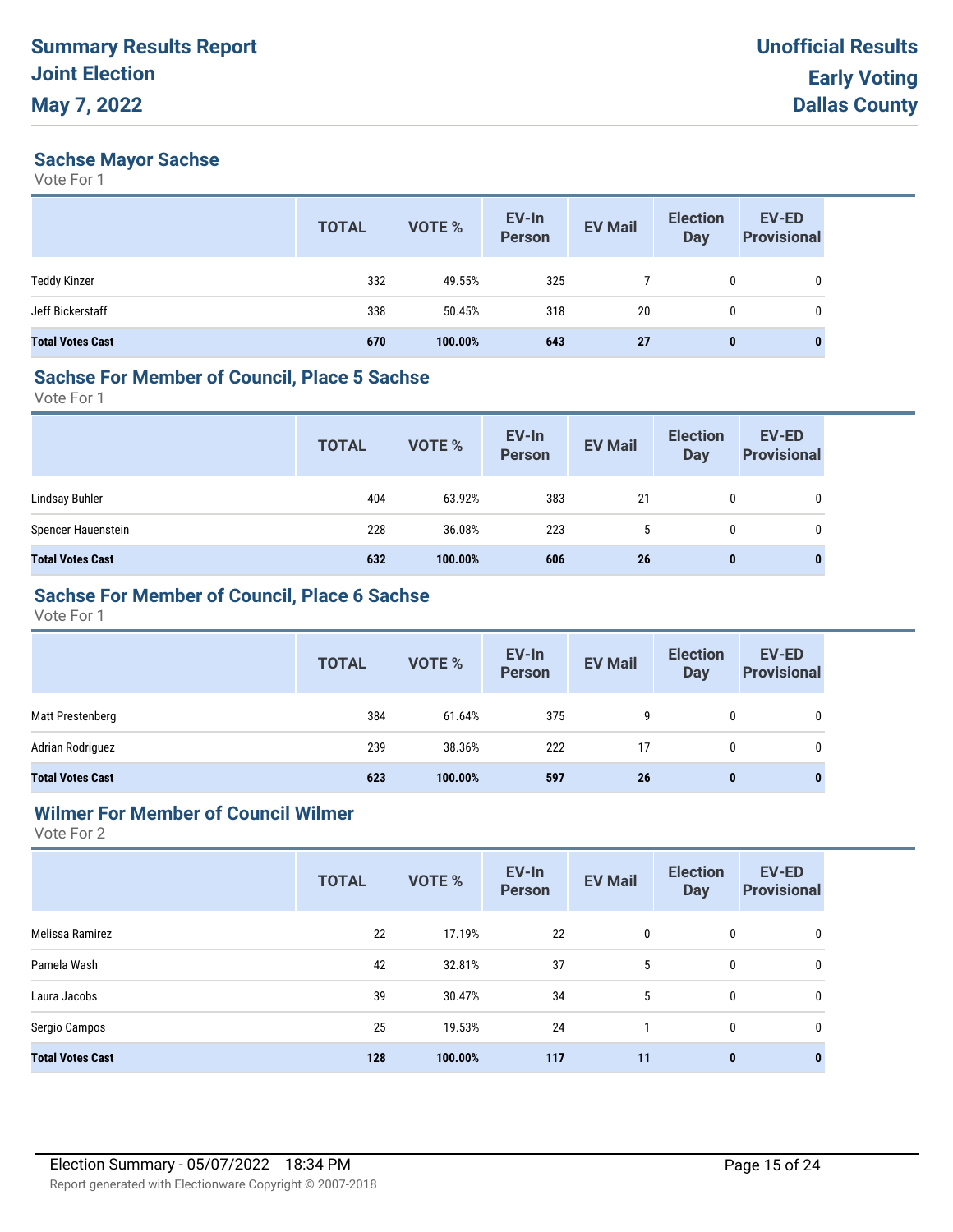## **Wilmer Proposition A**

Vote For 1

|                         | <b>TOTAL</b> | <b>VOTE %</b> | EV-In<br>Person | <b>EV Mail</b> | <b>Election</b><br>Day | <b>EV-ED</b><br><b>Provisional</b> |
|-------------------------|--------------|---------------|-----------------|----------------|------------------------|------------------------------------|
| Yes                     | 62           | 93.94%        | 56              | 6              | 0                      |                                    |
| No                      | 4            | 6.06%         | 4               | 0              | 0                      |                                    |
| <b>Total Votes Cast</b> | 66           | 100.00%       | 60              | 6              | 0                      | $\bf{0}$                           |

#### **Carrollton-Farmers Branch For Member(s) of Board of Trustees Carroll-Farmers Branch ISD** Vote For 3

|                         | <b>TOTAL</b> | VOTE %  | EV-In<br><b>Person</b> | <b>EV Mail</b> | <b>Election</b><br><b>Day</b> | <b>EV-ED</b><br><b>Provisional</b> |
|-------------------------|--------------|---------|------------------------|----------------|-------------------------------|------------------------------------|
| James Allen             | 464          | 6.27%   | 353                    | 111            | $\pmb{0}$                     | 0                                  |
| James Allen             | 195          | 2.63%   | 165                    | $30\,$         | $\pmb{0}$                     | 0                                  |
| James Allen             | 194          | 2.62%   | 163                    | 31             | $\pmb{0}$                     | 0                                  |
| Ileana Garza-Rojas      | 711          | 9.60%   | 571                    | 140            | 0                             | 0                                  |
| Ileana Garza-Rojas      | 444          | 6.00%   | 378                    | 66             | $\pmb{0}$                     | 0                                  |
| Ileana Garza-Rojas      | 458          | 6.18%   | 404                    | 54             | $\pmb{0}$                     | 0                                  |
| Kim Brady               | 860          | 11.61%  | 654                    | 206            | 0                             | 0                                  |
| Kim Brady               | 514          | 6.94%   | 440                    | 74             | 0                             | 0                                  |
| Kim Brady               | 469          | 6.33%   | 418                    | 51             | $\pmb{0}$                     | 0                                  |
| Tara Hrbacek            | 1,029        | 13.90%  | 829                    | 200            | 0                             | 0                                  |
| <b>Tara Hrbacek</b>     | 295          | 3.98%   | 238                    | 57             | 0                             | 0                                  |
| Tara Hrbacek            | 260          | 3.51%   | 201                    | 59             | $\pmb{0}$                     | 0                                  |
| Randy Schackmann        | 820          | 11.07%  | 632                    | 188            | 0                             | 0                                  |
| Randy Schackmann        | 397          | 5.36%   | 350                    | 47             | $\pmb{0}$                     | 0                                  |
| Randy Schackmann        | 295          | 3.98%   | 256                    | 39             | 0                             | 0                                  |
| <b>Total Votes Cast</b> | 7,405        | 100.00% | 6,052                  | 1,353          | $\pmb{0}$                     | 0                                  |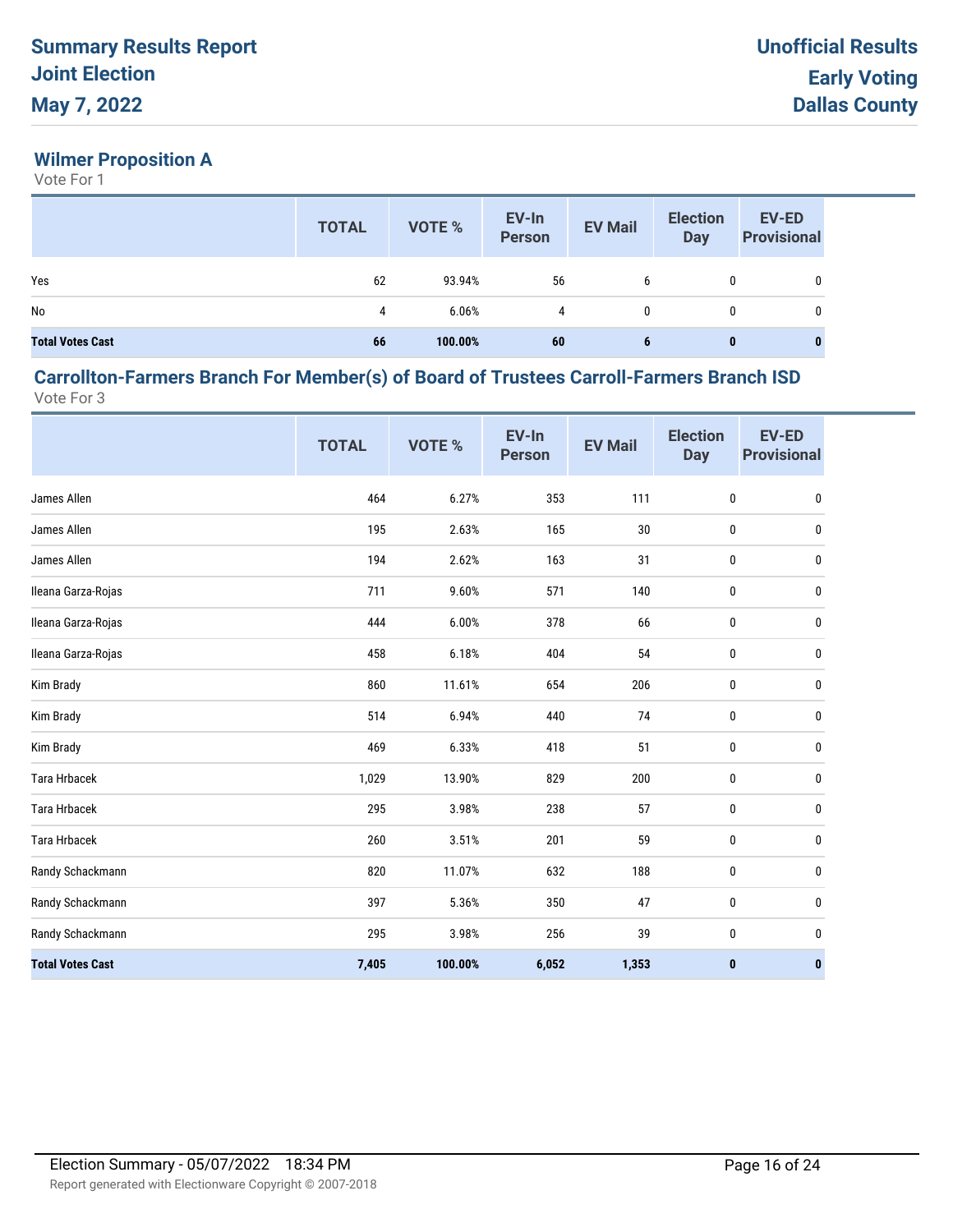## **Cedar Hill ISD For Member of Board of Trustees, Place 1 Cedar Hill ISD**

Vote For 1

|                         | <b>TOTAL</b> | VOTE %  | EV-In<br>Person | <b>EV Mail</b> | <b>Election</b><br><b>Day</b> | <b>EV-ED</b><br><b>Provisional</b> |
|-------------------------|--------------|---------|-----------------|----------------|-------------------------------|------------------------------------|
| Gayle A. Sims           | 913          | 100.00% | 731             | 182            |                               |                                    |
| <b>Total Votes Cast</b> | 913          | 100.00% | 731             | 182            | 0                             | 0                                  |

#### **Cedar Hill ISD For Member of Board of Trustees, Place 2 Cedar Hill ISD**

Vote For 1

|                         | <b>TOTAL</b> | <b>VOTE %</b> | EV-In<br><b>Person</b> | <b>EV Mail</b> | <b>Election</b><br><b>Day</b> | EV-ED<br><b>Provisional</b> |
|-------------------------|--------------|---------------|------------------------|----------------|-------------------------------|-----------------------------|
| DeAundra Hurd           | 430          | 47.67%        | 343                    | 87             | 0                             |                             |
| Carma Morgan            | 472          | 52.33%        | 382                    | 90             | 0                             |                             |
| <b>Total Votes Cast</b> | 902          | 100.00%       | 725                    | 177            | 0                             |                             |

#### **Coppell ISD For Member of Board of Trustees, Place 1 Coppell ISD**

Vote For 1

|                         | <b>TOTAL</b> | VOTE %  | EV-In<br><b>Person</b> | <b>EV Mail</b> | <b>Election</b><br>Day | EV-ED<br><b>Provisional</b> |
|-------------------------|--------------|---------|------------------------|----------------|------------------------|-----------------------------|
| Leigh Walker            | 2,497        | 100.00% | 2,328                  | 169            |                        | 0                           |
| <b>Total Votes Cast</b> | 2,497        | 100.00% | 2,328                  | 169            | 0                      | $\bf{0}$                    |

#### **Coppell ISD For Member of Board of Trustees, Place 2 Coppell ISD**

Vote For 1

|                         | <b>TOTAL</b> | <b>VOTE %</b> | EV-In<br><b>Person</b> | <b>EV Mail</b> | <b>Election</b><br>Day | <b>EV-ED</b><br><b>Provisional</b> |
|-------------------------|--------------|---------------|------------------------|----------------|------------------------|------------------------------------|
| Manish Sethi            | 2,369        | 100.00%       | 2,210                  | 159            |                        | 0                                  |
| <b>Total Votes Cast</b> | 2,369        | 100.00%       | 2,210                  | 159            | 0                      | $\mathbf{0}$                       |

#### **Coppell ISD For Member of Board of Trustees, Place 3 Coppell ISD**

|                            | <b>TOTAL</b> | <b>VOTE %</b> | EV-In<br><b>Person</b> | <b>EV Mail</b> | <b>Election</b><br>Day | EV-ED<br><b>Provisional</b> |
|----------------------------|--------------|---------------|------------------------|----------------|------------------------|-----------------------------|
| <b>Carol Lacey McGuire</b> | 1,016        | 33.00%        | 927                    | 89             | 0                      | 0                           |
| Anthony Hill               | 2,063        | 67.00%        | 1,951                  | 112            | 0                      | 0                           |
| <b>Total Votes Cast</b>    | 3,079        | 100.00%       | 2,878                  | 201            | $\bf{0}$               | $\bf{0}$                    |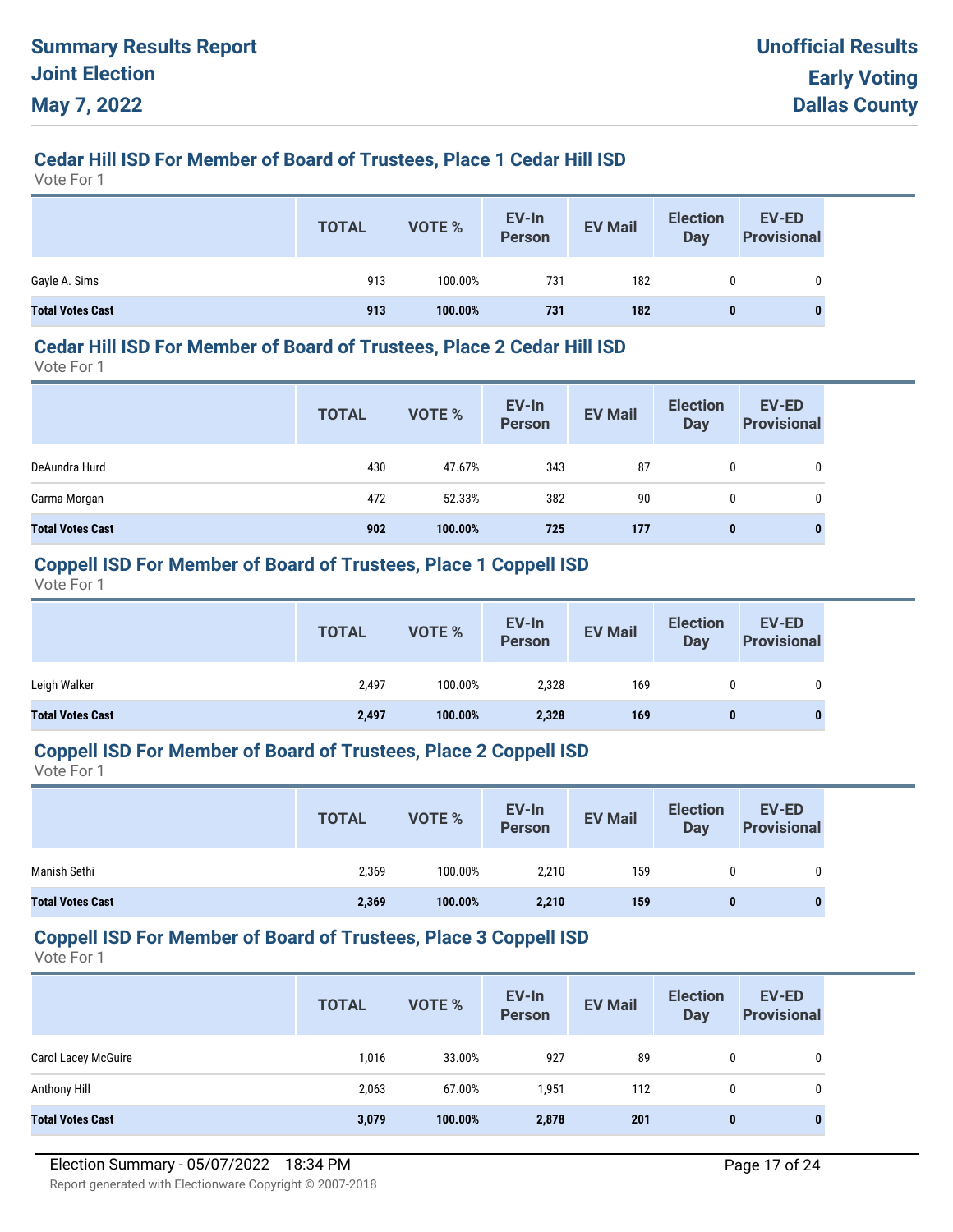## **Dallas ISD For Member of Board of Trustees, District 4 Dallas District 4**

Vote For 1

|                         | <b>TOTAL</b> | VOTE %  | EV-In<br>Person | <b>EV Mail</b> | <b>Election</b><br><b>Day</b> | EV-ED<br><b>Provisional</b> |
|-------------------------|--------------|---------|-----------------|----------------|-------------------------------|-----------------------------|
| Camile D. White         | 266          | 57.33%  | 176             | 90             | 0                             | 0                           |
| Karla Garcia            | 198          | 42.67%  | 136             | 62             | $\mathbf{0}$                  | 0                           |
| <b>Total Votes Cast</b> | 464          | 100.00% | 312             | 152            | $\bf{0}$                      | 0                           |

#### **Desoto ISD For Member of Board of Trustees, Place 1 Desoto ISD**

Vote For 1

|                         | <b>TOTAL</b> | <b>VOTE %</b> | EV-In<br><b>Person</b> | <b>EV Mail</b> | <b>Election</b><br><b>Day</b> | <b>EV-ED</b><br><b>Provisional</b> |
|-------------------------|--------------|---------------|------------------------|----------------|-------------------------------|------------------------------------|
| Cynthia Watson-Banks    | 1,060        | 43.39%        | 895                    | 165            | 0                             | 0                                  |
| Shanta Duren            | 487          | 19.93%        | 409                    | 78             | 0                             | 0                                  |
| Rickyl' Wesson          | 896          | 36.68%        | 802                    | 94             | 0                             | 0                                  |
| <b>Total Votes Cast</b> | 2,443        | 100.00%       | 2,106                  | 337            | $\mathbf{0}$                  | $\bf{0}$                           |

## **Desoto ISD For Member of Board of Trustees, Place 2 Desoto ISD**

Vote For 1

|                         | <b>TOTAL</b> | <b>VOTE %</b> | EV-In<br><b>Person</b> | <b>EV Mail</b> | <b>Election</b><br><b>Day</b> | EV-ED<br><b>Provisional</b> |
|-------------------------|--------------|---------------|------------------------|----------------|-------------------------------|-----------------------------|
| Terrence M. Gore        | 823          | 34.12%        | 694                    | 129            | 0                             | 0                           |
| Chasiti McKissic        | 1,589        | 65.88%        | 1,388                  | 201            | 0                             | 0                           |
| <b>Total Votes Cast</b> | 2,412        | 100.00%       | 2,082                  | 330            | 0                             | $\mathbf{0}$                |

#### **Duncanville ISD For Member of Board of Trustees, Place 1 Duncanville ISD**

|                            | <b>TOTAL</b> | <b>VOTE %</b> | EV-In<br>Person | <b>EV Mail</b> | <b>Election</b><br>Day | <b>EV-ED</b><br><b>Provisional</b> |
|----------------------------|--------------|---------------|-----------------|----------------|------------------------|------------------------------------|
| Tom Kennedy                | 1,152        | 46.28%        | 1,012           | 140            | 0                      | 0                                  |
| Jacqueline (Jackie) Culton | 1,337        | 53.72%        | 1,149           | 188            | 0                      | 0                                  |
| <b>Total Votes Cast</b>    | 2,489        | 100.00%       | 2,161           | 328            | 0                      | 0                                  |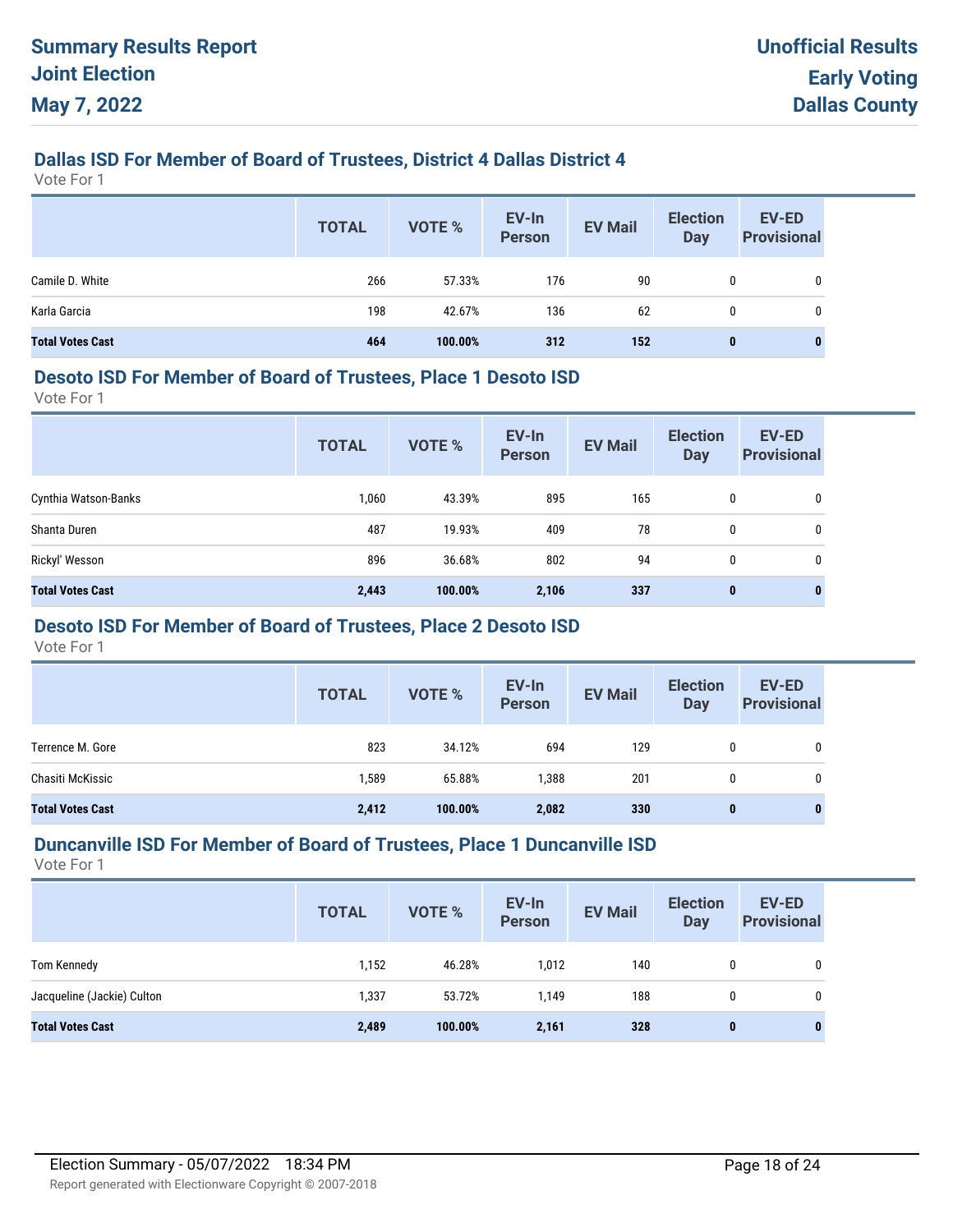# **Duncanville ISD For Member of Board of Trustees, Place 2 Duncanville ISD**

Vote For 1

|                         | <b>TOTAL</b> | VOTE %  | EV-In<br>Person | <b>EV Mail</b> | <b>Election</b><br><b>Dav</b> | <b>EV-ED</b><br><b>Provisional</b> |
|-------------------------|--------------|---------|-----------------|----------------|-------------------------------|------------------------------------|
| Coach Phil McNeely      | 2,225        | 100.00% | 1,927           | 298            | 0                             | 0                                  |
| <b>Total Votes Cast</b> | 2,225        | 100.00% | 1,927           | 298            | $\bf{0}$                      | 0                                  |

## **Duncanville ISD For Member of Board of Trustees, Place 3 Duncanville ISD**

Vote For 1

|                         | <b>TOTAL</b> | VOTE %  | EV-In<br>Person | <b>EV Mail</b> | <b>Election</b><br><b>Day</b> | EV-ED<br><b>Provisional</b> |
|-------------------------|--------------|---------|-----------------|----------------|-------------------------------|-----------------------------|
| Janet Veracruz          | 2,121        | 100.00% | 1,832           | 289            | 0                             | 0                           |
| <b>Total Votes Cast</b> | 2,121        | 100.00% | 1,832           | 289            | 0                             |                             |

# **Ferris ISD Proposition A Ferris ISD**

Vote For 1

|                         | <b>TOTAL</b> | VOTE %  | EV-In<br>Person | <b>EV Mail</b> | <b>Election</b><br>Day | <b>EV-ED</b><br><b>Provisional</b> |
|-------------------------|--------------|---------|-----------------|----------------|------------------------|------------------------------------|
| For                     |              | 100.00% |                 | 0              | 0                      | 0                                  |
| Against                 | 0            | 0.00%   | $\mathbf{0}$    | 0              | 0                      | 0                                  |
| <b>Total Votes Cast</b> |              | 100.00% |                 | 0              | 0                      | 0                                  |

#### **Ferris ISD Proposition B Ferris ISD**

|                         | <b>TOTAL</b> | <b>VOTE %</b> | EV-In<br>Person | <b>EV Mail</b> | <b>Election</b><br><b>Day</b> | EV-ED<br><b>Provisional</b> |
|-------------------------|--------------|---------------|-----------------|----------------|-------------------------------|-----------------------------|
| For                     |              | 100.00%       |                 | $\mathbf{0}$   | 0                             | 0                           |
| Against                 | 0            | 0.00%         | 0               | 0              | 0                             | 0                           |
| <b>Total Votes Cast</b> |              | 100.00%       |                 | 0              | $\bf{0}$                      | $\bf{0}$                    |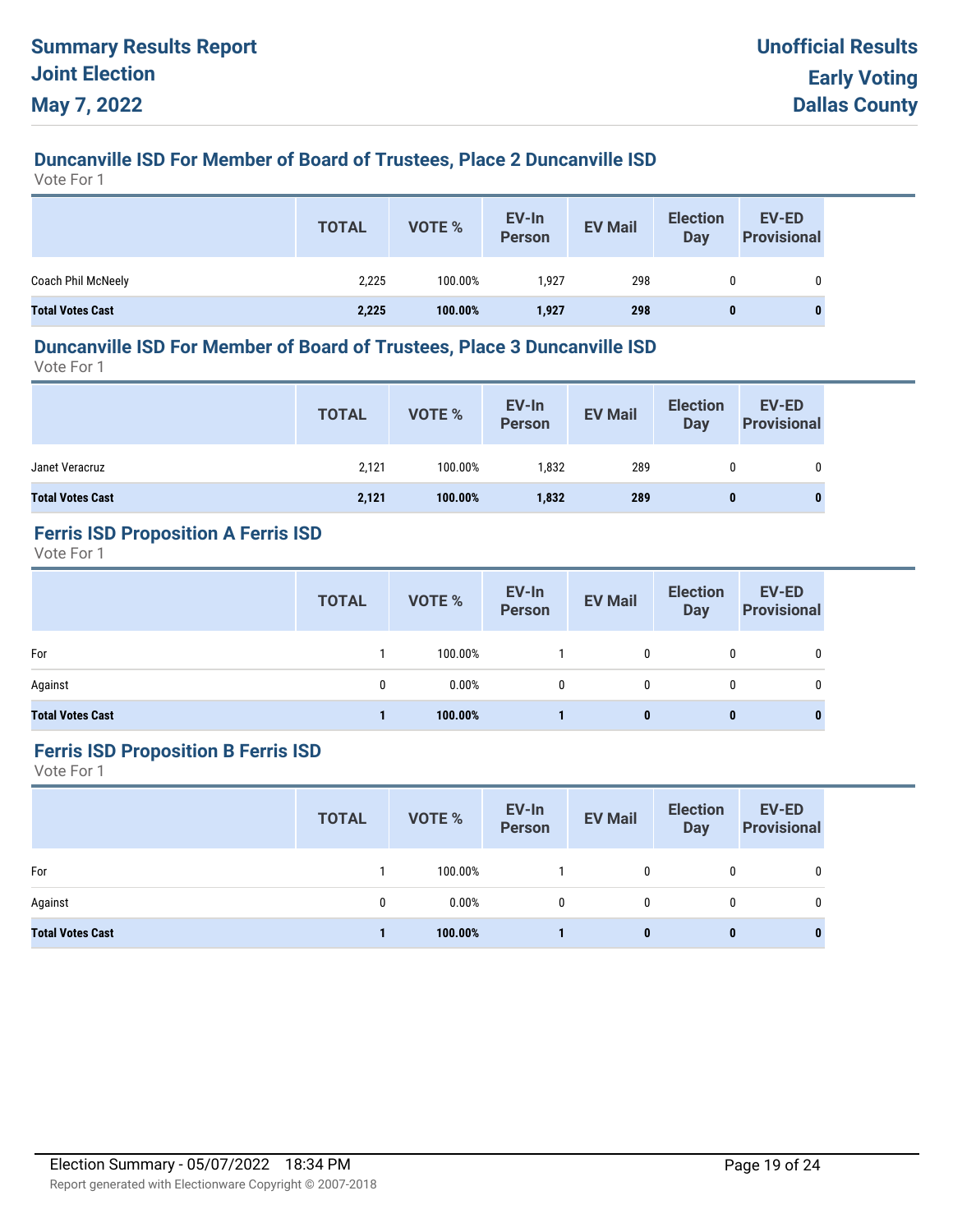**Ferris ISD Proposition C Ferris ISD**

Vote For 1

|                         | <b>TOTAL</b> | <b>VOTE %</b> | EV-In<br><b>Person</b> | <b>EV Mail</b> | <b>Election</b><br>Day | <b>EV-ED</b><br><b>Provisional</b> |
|-------------------------|--------------|---------------|------------------------|----------------|------------------------|------------------------------------|
| For                     | 0            | 0.00%         | 0                      | 0              | 0                      | 0                                  |
| Against                 |              | 100.00%       |                        | 0              | 0                      | 0                                  |
| <b>Total Votes Cast</b> |              | 100.00%       |                        | 0              | 0                      |                                    |

#### **Garland ISD For Member of Board of Trustees, Place 1 Garland ISD**

Vote For 1

|                         | <b>TOTAL</b> | VOTE %  | EV-In<br>Person | <b>EV Mail</b> | <b>Election</b><br><b>Day</b> | <b>EV-ED</b><br><b>Provisional</b> |
|-------------------------|--------------|---------|-----------------|----------------|-------------------------------|------------------------------------|
| <b>Bob Duckworth</b>    | 2,233        | 39.78%  | 1,856           | 377            | 0                             | 0                                  |
| Larry Glick             | 3,380        | 60.22%  | 2,832           | 548            | 0                             | 0                                  |
| <b>Total Votes Cast</b> | 5,613        | 100.00% | 4,688           | 925            | $\bf{0}$                      | $\mathbf{0}$                       |

## **Garland ISD For Member of Board of Trustees, Place 2 Garland ISD**

Vote For 1

|                         | <b>TOTAL</b> | VOTE %  | EV-In<br>Person | <b>EV Mail</b> | <b>Election</b><br>Day | <b>EV-ED</b><br><b>Provisional</b> |
|-------------------------|--------------|---------|-----------------|----------------|------------------------|------------------------------------|
| Johnny Beach            | 4,777        | 100.00% | 3,982           | 795            |                        |                                    |
| <b>Total Votes Cast</b> | 4,777        | 100.00% | 3,982           | 795            |                        |                                    |

## **Garland ISD For Member of Board of Trustees, Place 3 Garland ISD**

|                         | <b>TOTAL</b> | VOTE %  | EV-In<br>Person | <b>EV Mail</b> | <b>Election</b><br>Day | <b>EV-ED</b><br><b>Provisional</b> |
|-------------------------|--------------|---------|-----------------|----------------|------------------------|------------------------------------|
| Linda Griffin           | 4,729        | 100.00% | 3.903           | 826            | 0                      | 0                                  |
| <b>Total Votes Cast</b> | 4,729        | 100.00% | 3,903           | 826            | 0                      | $\bf{0}$                           |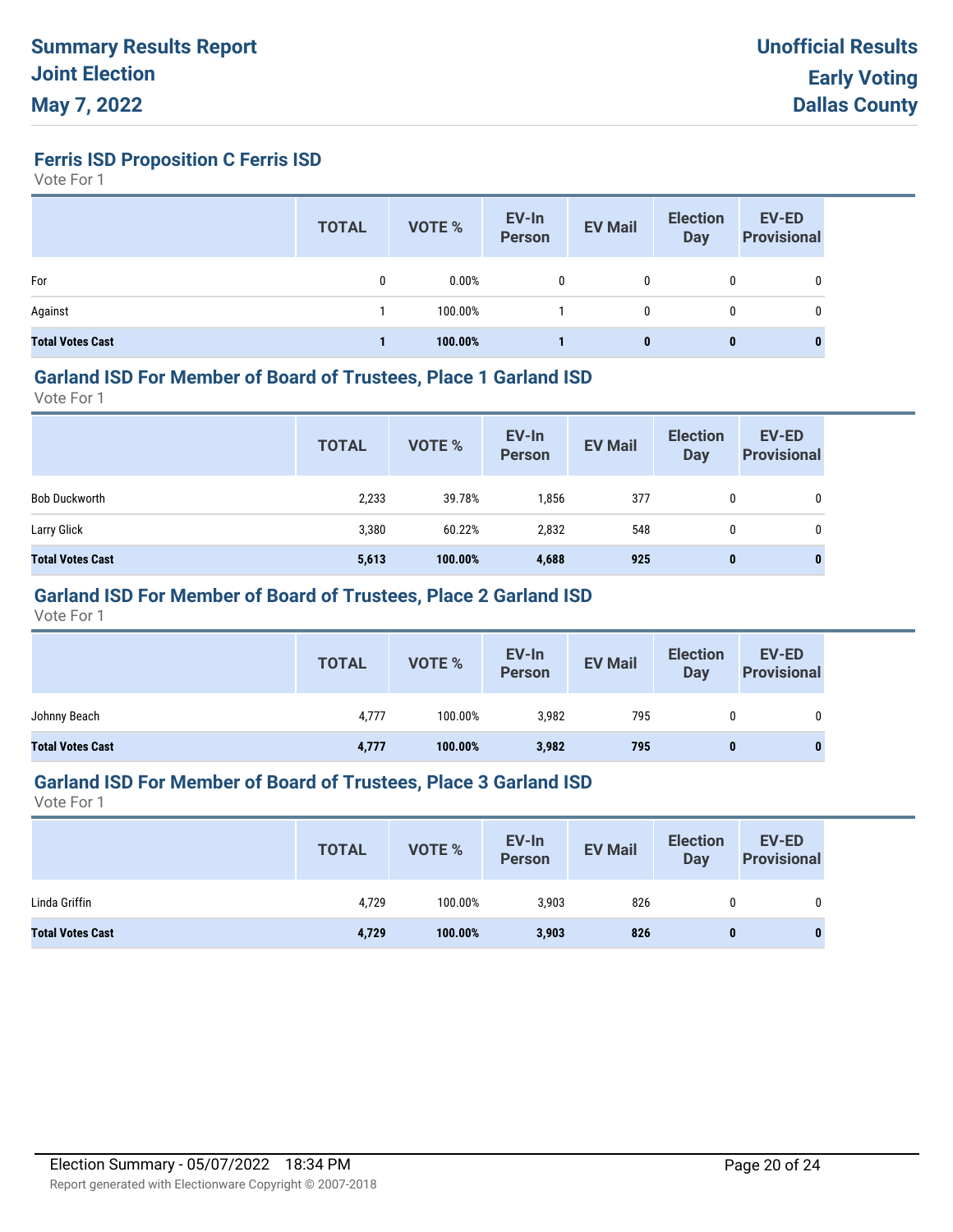# **Grand Prairie ISD For Member of Board of Trustees, Place 7, At Large Grand Prairie ISD**

Vote For 1

|                         | <b>TOTAL</b> | <b>VOTE %</b> | EV-In<br><b>Person</b> | <b>EV Mail</b> | <b>Election</b><br><b>Day</b> | <b>EV-ED</b><br><b>Provisional</b> |
|-------------------------|--------------|---------------|------------------------|----------------|-------------------------------|------------------------------------|
| Amber Moffitt           | 836          | 39.30%        | 724                    | 112            | 0                             | 0                                  |
| <b>Burke Hall</b>       | 825          | 38.79%        | 726                    | 99             | 0                             | 0                                  |
| Patty Harris            | 466          | 21.91%        | 403                    | 63             | 0                             | 0                                  |
| <b>Total Votes Cast</b> | 2,127        | 100.00%       | 1,853                  | 274            | $\bf{0}$                      | 0                                  |

#### **Grand Prairie ISD For Member of Board of Trustees, District 6 Grand Prairie Dist 6**

Vote For 1

|                         | <b>TOTAL</b> | VOTE %  | EV-In<br>Person | <b>EV Mail</b> | <b>Election</b><br>Day | <b>EV-ED</b><br><b>Provisional</b> |
|-------------------------|--------------|---------|-----------------|----------------|------------------------|------------------------------------|
| <b>Chris Riddick</b>    | 368          | 38.49%  | 331             | 37             | 0                      | 0                                  |
| <b>Emily Liles</b>      | 588          | 61.51%  | 552             | 36             | 0                      | $\mathbf{0}$                       |
| <b>Total Votes Cast</b> | 956          | 100.00% | 883             | 73             | 0                      | $\bf{0}$                           |

## **Highland Park ISD For Member of Board of Trustees, Place 3 Highland Park ISD**

Vote For 1

|                         | <b>TOTAL</b> | VOTE %  | EV-In<br>Person | <b>EV Mail</b> | <b>Election</b><br><b>Day</b> | <b>EV-ED</b><br><b>Provisional</b> |
|-------------------------|--------------|---------|-----------------|----------------|-------------------------------|------------------------------------|
| <b>Bryce Benson</b>     | 4,507        | 100.00% | 4,307           | 200            | 0                             | 0                                  |
| <b>Total Votes Cast</b> | 4,507        | 100.00% | 4,307           | 200            | 0                             |                                    |

#### **Highland Park ISD For Member of Board of Trustees, Place 4 Highland Park ISD**

|                         | <b>TOTAL</b> | VOTE %  | EV-In<br>Person | <b>EV Mail</b> | <b>Election</b><br><b>Day</b> | <b>EV-ED</b><br><b>Provisional</b> |
|-------------------------|--------------|---------|-----------------|----------------|-------------------------------|------------------------------------|
| Jae Ellis               | 3,052        | 52.82%  | 2,877           | 175            | 0                             | 0                                  |
| <b>Tyler Beeson</b>     | 2,726        | 47.18%  | 2,621           | 105            | 0                             | 0                                  |
| <b>Total Votes Cast</b> | 5,778        | 100.00% | 5,498           | 280            | 0                             | $\bf{0}$                           |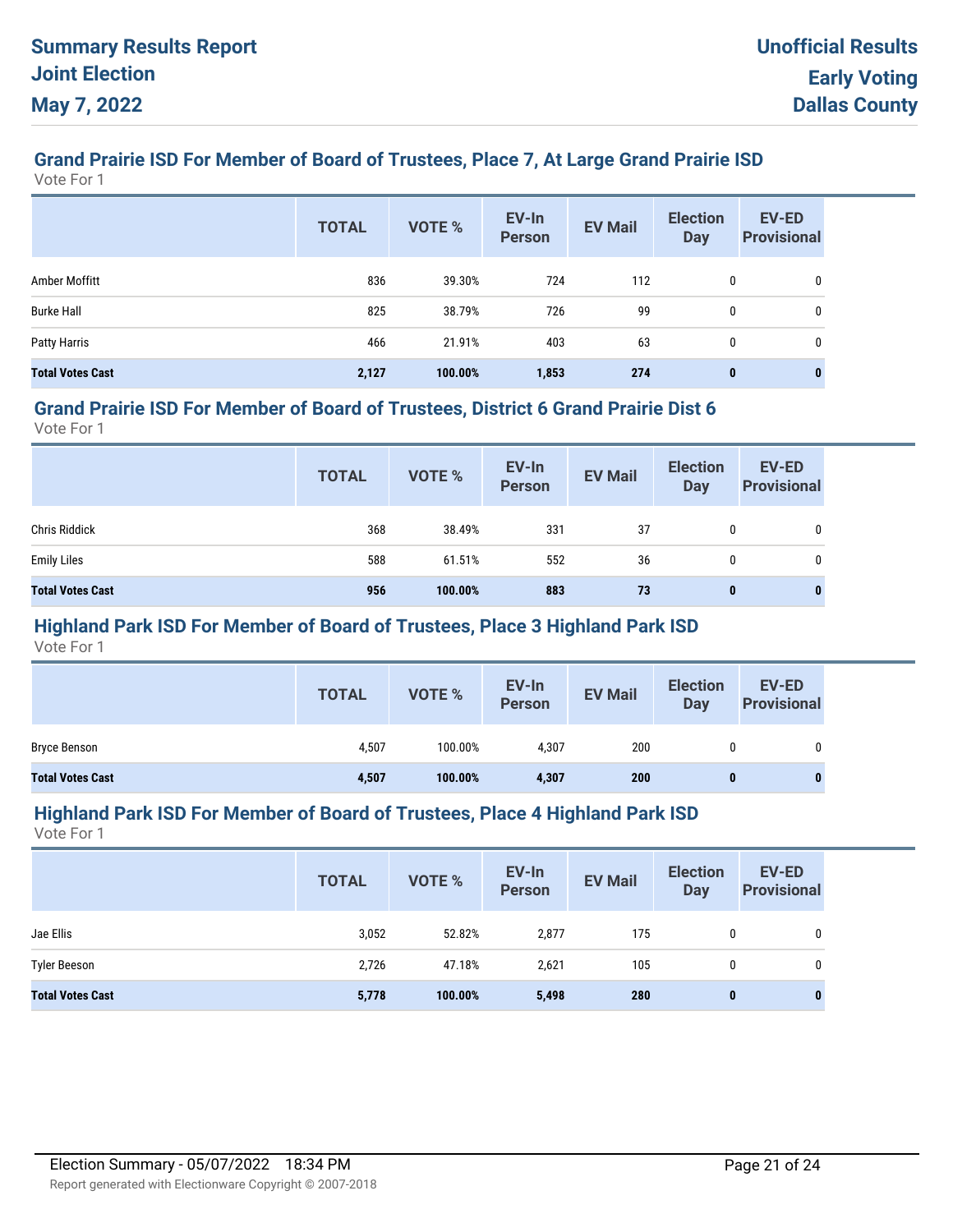# **Highland Park ISD For Member of Board of Trustees, Place 5 Highland Park ISD**

Vote For 1

|                         | <b>TOTAL</b> | VOTE %  | EV-In<br>Person | <b>EV Mail</b> | <b>Election</b><br><b>Day</b> | <b>EV-ED</b><br><b>Provisional</b> |
|-------------------------|--------------|---------|-----------------|----------------|-------------------------------|------------------------------------|
| Ellen Lee               | 3,546        | 61.34%  | 3,356           | 190            | 0                             | 0                                  |
| <b>Spencer Siino</b>    | 2,235        | 38.66%  | 2.149           | 86             | 0                             | 0                                  |
| <b>Total Votes Cast</b> | 5,781        | 100.00% | 5,505           | 276            | $\bf{0}$                      | U                                  |

#### **Irving ISD For Member of Board of Trustees, District 5 Irving Dist 5**

Vote For 1

|                         | <b>TOTAL</b> | VOTE %  | EV-In<br>Person | <b>EV Mail</b> | <b>Election</b><br>Day | EV-ED<br><b>Provisional</b> |
|-------------------------|--------------|---------|-----------------|----------------|------------------------|-----------------------------|
| A.D. Jenkins            | 300          | 79.79%  | 260             | 40             | 0                      | 0                           |
| Jim Scrivner            | 76           | 20.21%  | 73              | 3              | 0                      | 0                           |
| <b>Total Votes Cast</b> | 376          | 100.00% | 333             | 43             | $\mathbf 0$            | 0                           |

## **Lancaster ISD For Member of Board of Trustees, District 3 Lancaster Dist 3**

Vote For 1

|                         | <b>TOTAL</b> | VOTE %  | EV-In<br>Person | <b>EV Mail</b> | <b>Election</b><br>Day | <b>EV-ED</b><br><b>Provisional</b> |
|-------------------------|--------------|---------|-----------------|----------------|------------------------|------------------------------------|
| Temika S. Whitfield     | 82           | 65.60%  | 77              | -5             | 0                      | 0                                  |
| Sharonda Phenque Betts  | 43           | 34.40%  | 35              | 8              | 0                      | 0                                  |
| <b>Total Votes Cast</b> | 125          | 100.00% | 112             | 13             | 0                      | 0                                  |

#### **Lancaster ISD For Member of Board of Trustees, District 6 Lancaster Dist 6**

|                         | <b>TOTAL</b> | VOTE %  | EV-In<br><b>Person</b> | <b>EV Mail</b> | <b>Election</b><br><b>Day</b> | <b>EV-ED</b><br><b>Provisional</b> |
|-------------------------|--------------|---------|------------------------|----------------|-------------------------------|------------------------------------|
| Chenique Lewis          | 21           | 9.55%   | 20                     |                | $\mathbf{0}$                  | 0                                  |
| Deshia Renae Lee        | 77           | 35.00%  | 71                     | 6              | $\mathbf{0}$                  | 0                                  |
| Carolyn Ann Morris      | 122          | 55.45%  | 107                    | 15             | $\mathbf{0}$                  | 0                                  |
| <b>Total Votes Cast</b> | 220          | 100.00% | 198                    | 22             | $\mathbf{0}$                  | 0                                  |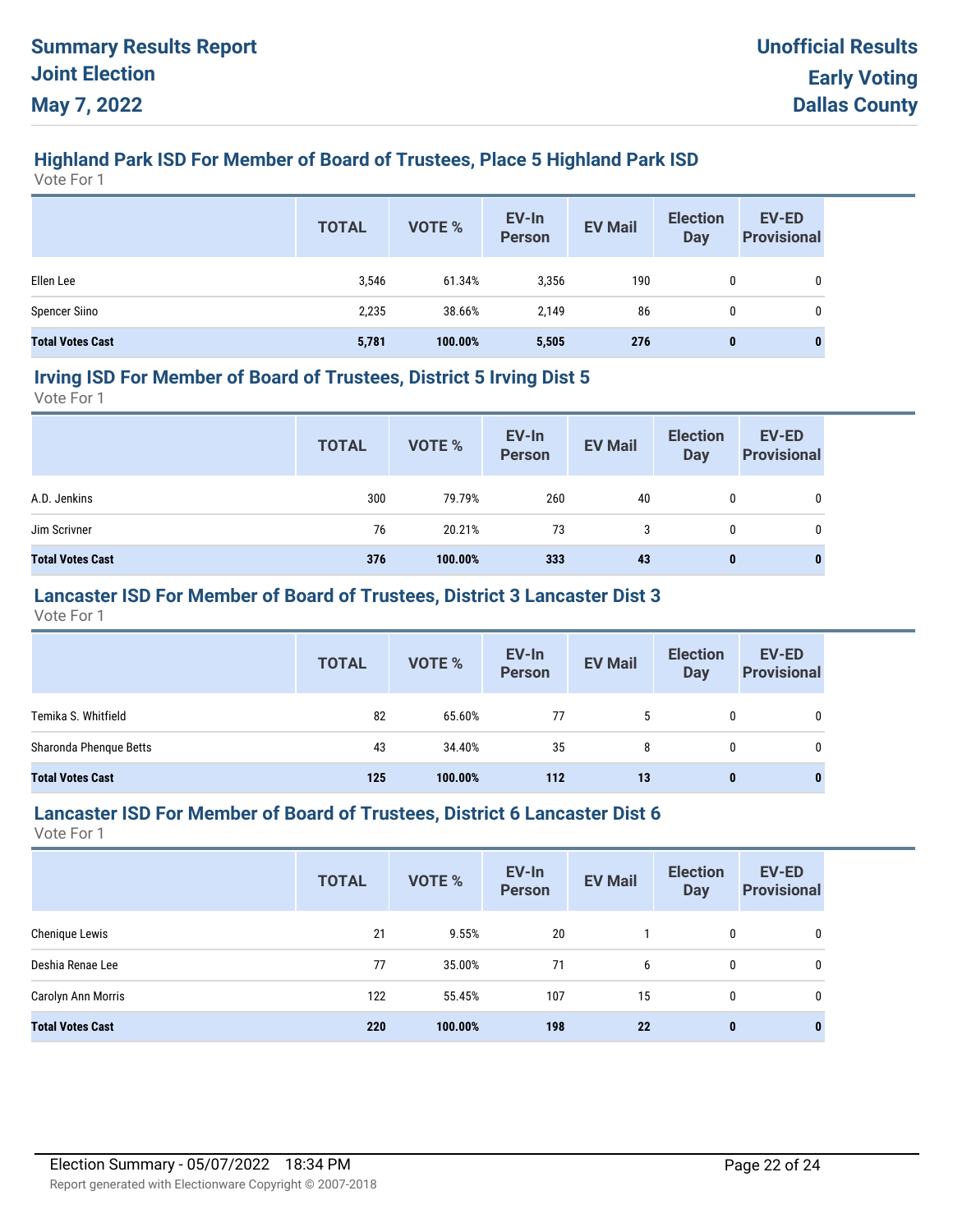# **Richardson ISD For Member of Council, Single Member District 2 Richardson Dist 2**

Vote For 1

|                         | <b>TOTAL</b> | <b>VOTE %</b> | EV-In<br><b>Person</b> | <b>EV Mail</b> | <b>Election</b><br><b>Day</b> | <b>EV-ED</b><br><b>Provisional</b> |
|-------------------------|--------------|---------------|------------------------|----------------|-------------------------------|------------------------------------|
| <b>Sherry Clemens</b>   | 845          | 42.94%        | 738                    | 107            | 0                             | 0                                  |
| Vanessa Pacheco         | 740          | 37.60%        | 624                    | 116            | 0                             | 0                                  |
| Eron Linn               | 383          | 19.46%        | 283                    | 100            | 0                             | 0                                  |
| <b>Total Votes Cast</b> | 1,968        | 100.00%       | 1,645                  | 323            | $\mathbf 0$                   |                                    |

#### **Richardson ISD For Member of Council, Single Member District 4 Richardson Dist 4**

Vote For 1

|                         | <b>TOTAL</b> | <b>VOTE %</b> | EV-In<br>Person | <b>EV Mail</b> | <b>Election</b><br>Day | <b>EV-ED</b><br><b>Provisional</b> |
|-------------------------|--------------|---------------|-----------------|----------------|------------------------|------------------------------------|
| Regina Harris           | 242          | 100.00%       | 160             | 82             |                        | 0                                  |
| <b>Total Votes Cast</b> | 242          | 100.00%       | 160             | 82             | $\bf{0}$               |                                    |

#### **Richardson ISD For Member of Council, Single Member District 5 Richardson Dist 5**

Vote For 1

|                         | <b>TOTAL</b> | VOTE %  | EV-In<br><b>Person</b> | <b>EV Mail</b> | <b>Election</b><br>Day | <b>EV-ED</b><br><b>Provisional</b> |
|-------------------------|--------------|---------|------------------------|----------------|------------------------|------------------------------------|
| Rachel McGowan          | 1,662        | 50.05%  | 1,474                  | 188            | 0                      | 0                                  |
| Kile Brown              | 325          | 9.79%   | 253                    | 72             | 0                      | 0                                  |
| Jan Stell               | 1,334        | 40.17%  | 1,224                  | 110            | 0                      | 0                                  |
| <b>Total Votes Cast</b> | 3,321        | 100.00% | 2,951                  | 370            | 0                      | $\bf{0}$                           |

# **Dallas College For Member of Board of Trustees, District 1 (Unexpired Term) District 1**

|                                  | <b>TOTAL</b> | <b>VOTE %</b> | EV-In<br><b>Person</b> | <b>EV Mail</b> | <b>Election</b><br><b>Day</b> | <b>EV-ED</b><br><b>Provisional</b> |
|----------------------------------|--------------|---------------|------------------------|----------------|-------------------------------|------------------------------------|
| Lynn Davenport                   | 2,859        | 32.35%        | 2,366                  | 493            | 0                             | 0                                  |
| Catalina E. Garcia               | 2,954        | 33.43%        | 2,376                  | 578            | 0                             | 0                                  |
| <b>Gretchen Minyard Williams</b> | 3,024        | 34.22%        | 2,199                  | 825            | 0                             | 0                                  |
| <b>Total Votes Cast</b>          | 8,837        | 100.00%       | 6,941                  | 1,896          | $\mathbf{0}$                  | $\bf{0}$                           |